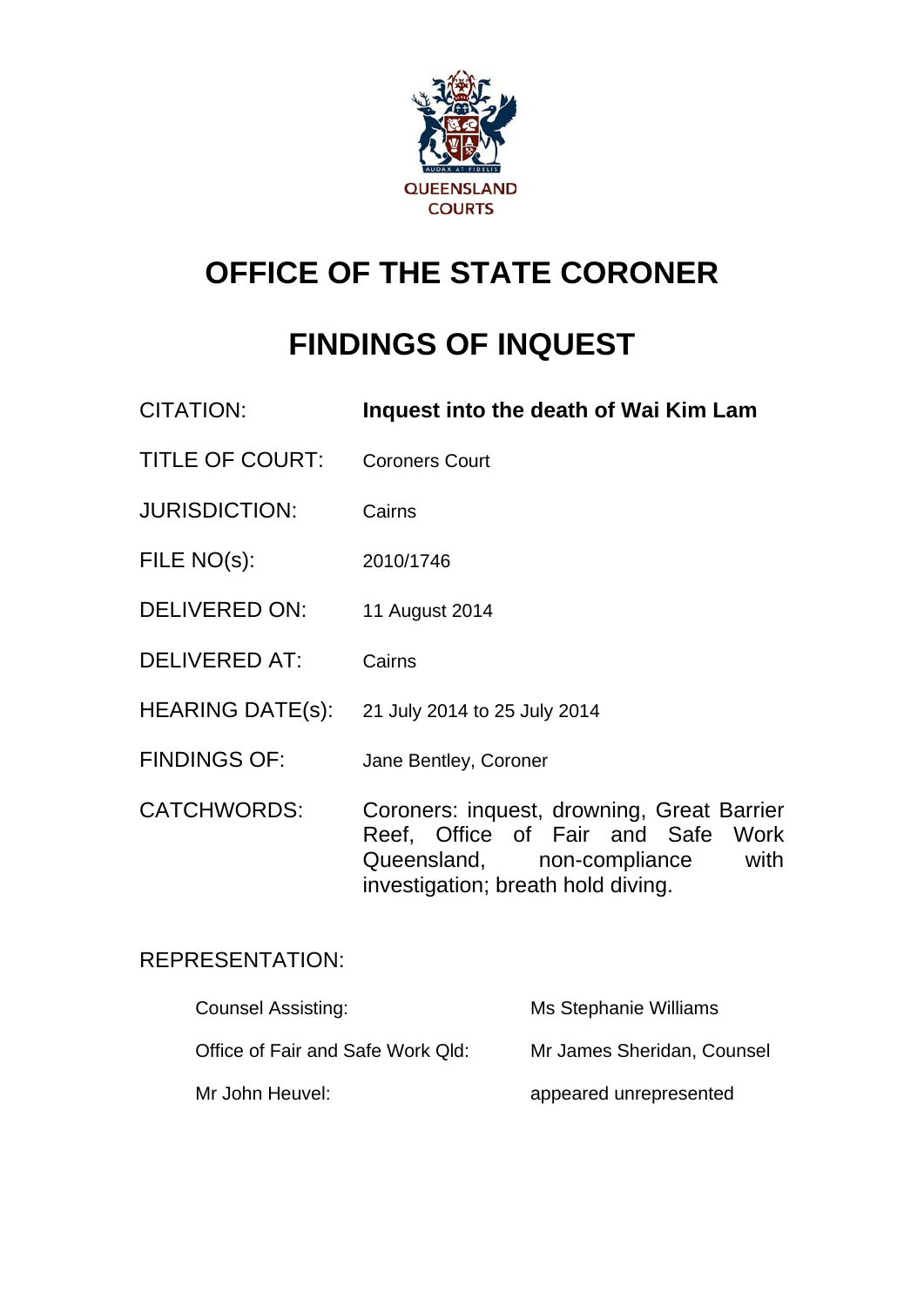# **Introduction**

Section 45 of the Coroners Act 2003 provides that when an inquest is held the coroner's written findings must be given to the family of the person who died, each of the persons or organisations granted leave to appear at the inquest and to officials with responsibility over any areas the subject of recommendations. These are my findings, comments and recommendations in relation to the death of Wai Kim Lam. They will be distributed in accordance with the requirements of the Act and posted on the web site of the Office of the State Coroner.

These findings, comments and recommendations:

- confirm the identity of the deceased person, the time, place and medical cause of his death;
- consider whether the actions or omissions of any third party, in relation to workplace safety, contributed to his death; and
- consider whether any changes to procedures or policies could reduce the likelihood of deaths occurring in similar circumstances or otherwise contribute to public health and safety or the administration of justice.

### **Circumstances surrounding the death of Mr Lam**

At the time of his death Mr Lam, a Chinese resident of Hong Kong, was visiting Australia.

He was an experienced spear fisherman and diver. He held a certificate in open water diving from the Professional Association of Diving Instructors. He obtained that certificate in Hong Kong in January 2010.

Mr Lam left Cairns on the morning of 21 May 2010 onboard the vessel *Reef Experience* and transferred to the vessel *Reef Encounter*. *Reef Experience* operates daily and conducts recreational diving and snorkelling activities for day trip clients as well as transferring passengers, crew and supplies from Cairns to the vessel *Reef Encounter*. *Reef Encounter* remains at the reef for extended periods and offers recreational diving and snorkelling activities and overnight accommodation.

The registered owner of both vessels is Reef Encounter Enterprises Pty Ltd. That entity holds Great Barrier Reef Marine Park permits to conduct snorkelling activities at reefs off Cairns including the reef Breaking Patches. The sole director of Reef Encounter Enterprises Pty Ltd is John Dennis Heuvel.

Mr Heuvel is also the sole director of the company Hostel Reef Trips Pty Ltd which previously held similar permits and organizes reef trips on the vessels for paying passengers.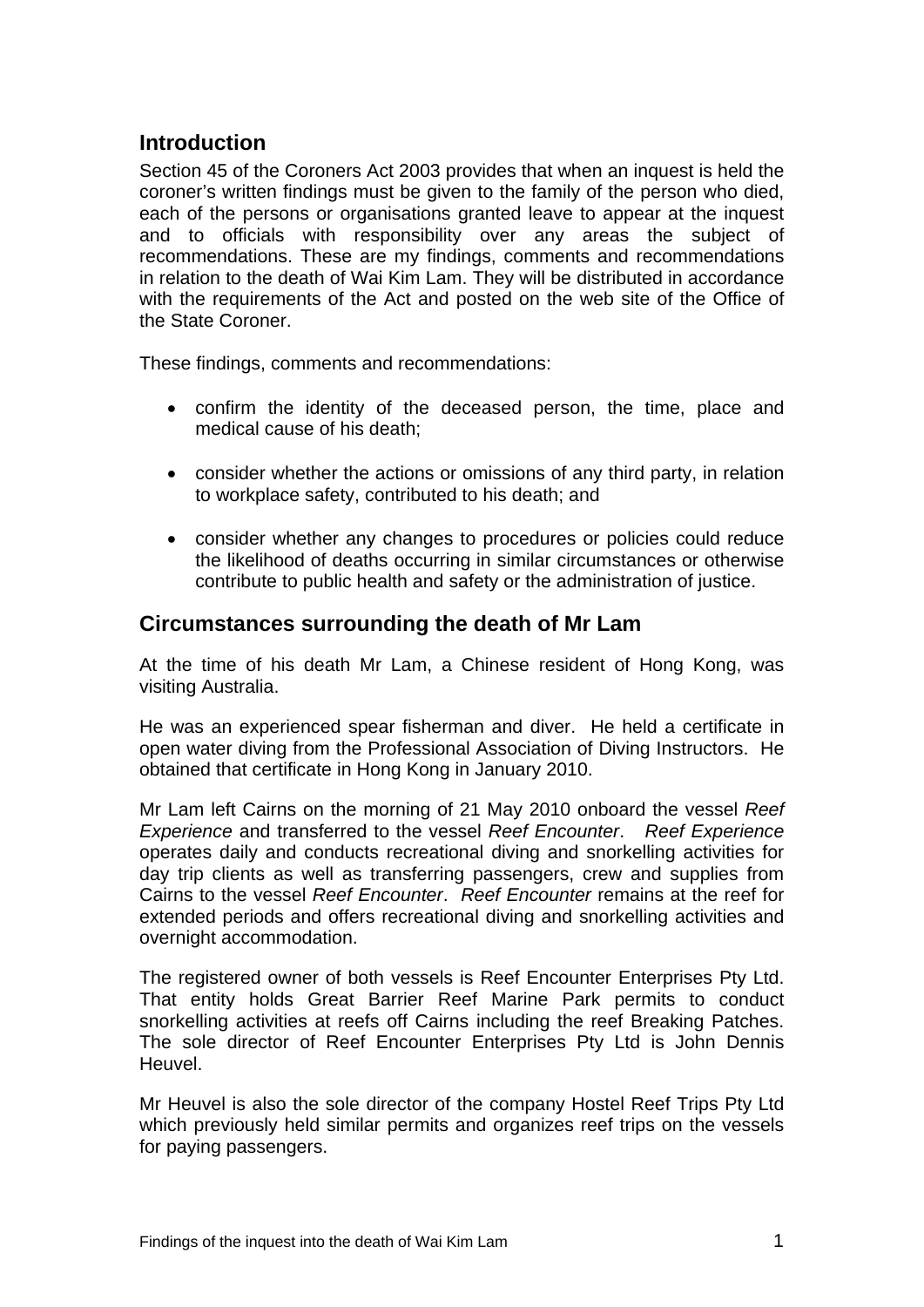Whilst onboard the *Reef Encounter* Mr Lam completed documentation setting out his diving experience. The documents included a medical declaration and general information about the risks of diving and a liability waiver. All passengers completed such a form. On the back of the form it was stated that all snorkelers should wear wet suits, snorkel in pairs and remain within 100 metres of the vessel.

At about 1pm on 24 May 2010 Mr Lam, along with twelve other passengers, transferred from *Reef Encounter* to *Reef Experience*. Onboard *Reef Experience* were 82 passengers and eleven crew members including Michael Chee, Cody Polglase, and master, John Heuvel.

*Reef Experience* arrived at a location known as Breaking Patches at Michaelmas Cay at about 1.15pm. A safety briefing was given and then passengers entered the water for snorkelling and diving. Weather and sea conditions were good with a slight breeze and current and underwater visibility of approximately ten metres. Mr Lam entered the water and commenced to snorkel.

Mr Heuvel was acting as the 'look out' from the upper deck of the vessel.

At 3pm the crew took a head count before leaving the reef. This involved checking numbers previously issued to passengers against a list. Mr Lam was number 112. The head count indicated that he was missing. Mr Heuvel was notified of that at 3.10pm and a search commenced. The search was initially carried out onboard the vessel but Mr Lam could not be found.

Mr Polglase took the tender from *Reef Experience* to check two other tenders moored in the vicinity. He then entered the water and snorkelled over the reef to search for Mr Lam. He located Mr Lam lying on the sea floor.

Mr Lam was taken to *Reef Experience* and a passenger who was a doctor, Dr Michelle Murti, assisted the crew with CPR. Dr Murti advised investigators that the crew members were unable to utilize the oxygen resuscitation equipment on board because it was not functional due to there being a part of it missing. Mr Lam remained unresponsive with no pulse and no respiration. Mr Lam was transported by helicopter to the Cairns Base Hospital where he was pronounced deceased.

Mr Lam's diving watch shows that his last dive was to a depth of 16 metres and he remained at that depth for 90 minutes. The last image on his underwater camera was taken at 2.10pm.

# **Autopsy**

An autopsy revealed that Mr Lam died from drowning and at the time of his death he was suffering from coronary artery atheroma. The pathologist noted:

*The cause of death was drowning most probably following cardiac arrhythmia complicating coronary artery atheroma, but the exact underlying precipitant was not completely clear, and the role (if*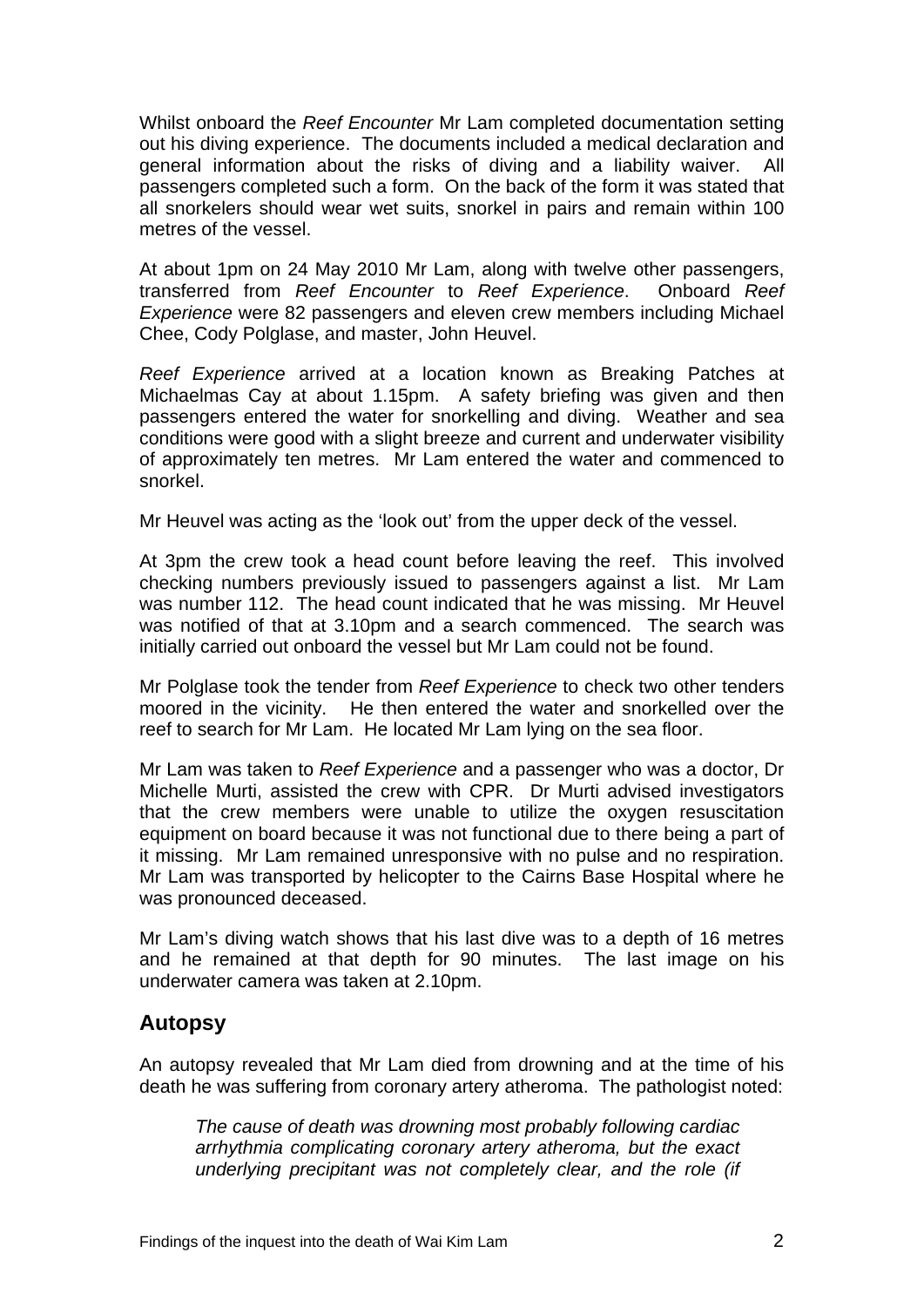*any) of the marine environment was difficult to ascertain. On the basis of the autopsy findings, it appears unlikely that the recent SCUBA experience had any significant role in the death.*

## **Office of Fair and Safe Work Queensland investigation**

OFSWQ and Queensland Police Service investigators boarded the vessel and obtained information from passengers and crew. Mr Heuvel told investigators that the snorkelling equipment used by Mr Lam could not be located. He stated that the equipment had belonged to Mr Lam. The resuscitation equipment had been removed from the vessel.

Investigators took statements from passengers Bansal, Lingen and Eisenberg. Documentation was provided by Mr Heuvel being:

- *Reef Encounter* transfers;
- *Reef Experience* transfers;
- Crew time sheet for 24 May 2010 (which recorded that Michael Chee was a senior diver and Cody Polglase was a dive master);
- Ship's log;
- Some notes which had been written on 'sick bags';
- A document entitled 'cash summary'.

Investigators examined the personal effects of Mr Lam and took photographs of a Swatch dive watch and an underwater camera and seized his passport and PADI dive certification card.

The last image found on the camera was taken at 2.10pm. There were video sequences depicting Mr Lam breath hold diving.

Mr Lam's medical declaration form had been sent with him on the rescue helicopter and investigators obtained that document.

Investigators made repeated attempts to obtain statements from Mr Heuvel, Mr Polglase and Mr Chee but they were unable to do so.

OFSWQ inspectors requested Mr Heuvel complete a 'Form 3' i.e. an 'Incident Notification' in relation to the death of Mr Lam. Mr Heuvel advised that he would provide a statement as part of the notification and he would not provide a further statement.

The Form 3 was deficient in that Mr Heuvel failed to complete all parts – there was no information provided as to details of the legal entity that was responsible. Attached to it was an unsigned document which set out, as a time line, the events from 3.10pm on 24 May 2010. This document addressed only the events of the search and rescue and did not provide other relevant information that Mr Heuvel could have provided in relation to e.g. safety procedures, briefings and lookouts on the day.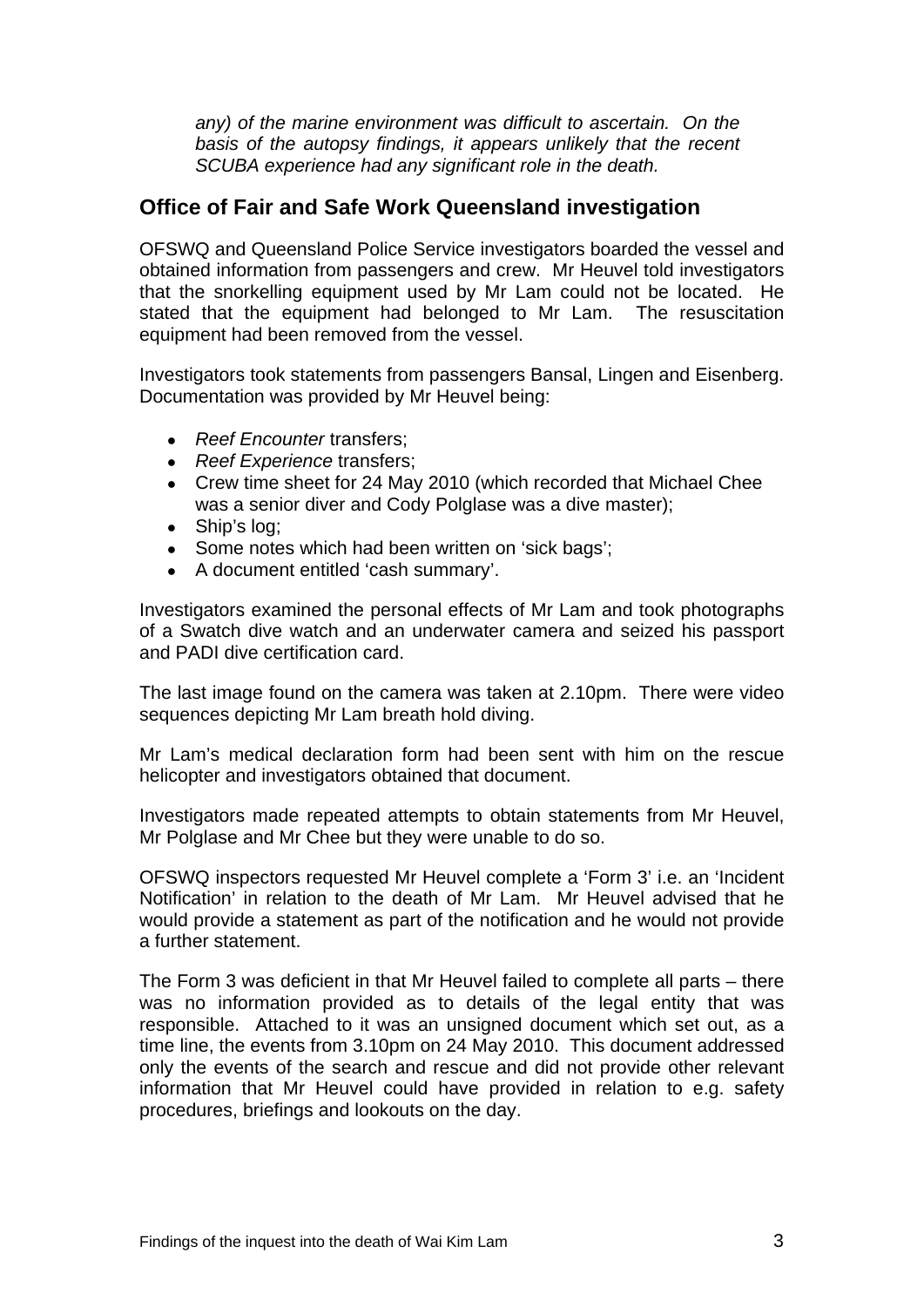On 26 May 2010 Mr Chee told investigators that he had been told not to provide a statement but was unwilling to disclose from whom he had received that advice.

On 26 May 2010 Mr Polglase failed to attend the appointment he made at which he said he would provide a statement.

On 31 May 2010 Mr Heuvel told an investigator (Mr Leighton) that, prior to the incident, he had told his crew that providing statements to OFSWQ or QPS was 'unlikely to be in their interests'.

Also on that day Mr Leighton was provided by QPS with letters written by passengers Patrizia Warren and Michaela Bowden.

In June 2010 OFSWQ requested the following information from Hostel Reef Trips Pty Ltd:

- 1. policy and procedure documents regarding the conduct of snorkelling from *Reef Experience* on 24 May 2010 including those re advice and instruction, lookouts and supervision, accounting for snorkelers, advice to non-English speaking snorkelers, emergency procedures for missing persons and rescue and first aid for snorkelers;
- 2. records of training or assessment for any workers conducting recreational snorkelling from *Reef Experience* on 24 May 2010 including records for Kimura, Chee and Polglazer (sic);
- 3. certificates or qualifications of any such workers;
- 4. certificates or qualifications for any workers who provided first aid to Mr Lam including Polglazer (sic) and Chee;
- 5. records of any checks made of the oxygen equipment used to attempt to resuscitate Mr Lam;
- 6. any assessments made of the environmental conditions at the snorkelling site;
- 7. any assessments made of the number of lookouts required on 24 May 2010;
- 8. dive safety logs for all dives undertaken by Mr Lam between 21 and 24 May 2010;
- 9. pay slips for Chee, Kimura and Polglazer (sic) for 24 May 2010;
- 10. record of payment made by Mr Lam for his trip on *Reef Experience* and *Reef Encounter.*

In response, Hostel Reef Trips Pty Ltd provided the following information:

- 1. Operation Manual;
- 2. crew induction forms for Polglase and Hunt;
- 3. diving qualifications for Hunt, Kimura and Polglase
	- a. Kimura's qualification as an Open Water Instructor had expired on 1 March 2010;
	- b. Hunt was a qualified Open Water Instructor;
	- c. Polglase's qualification as an Advanced Open Water Diver had expired on 19 December 2009;
- 4. invoice for Polglase for first aid training and O2 provider; first aid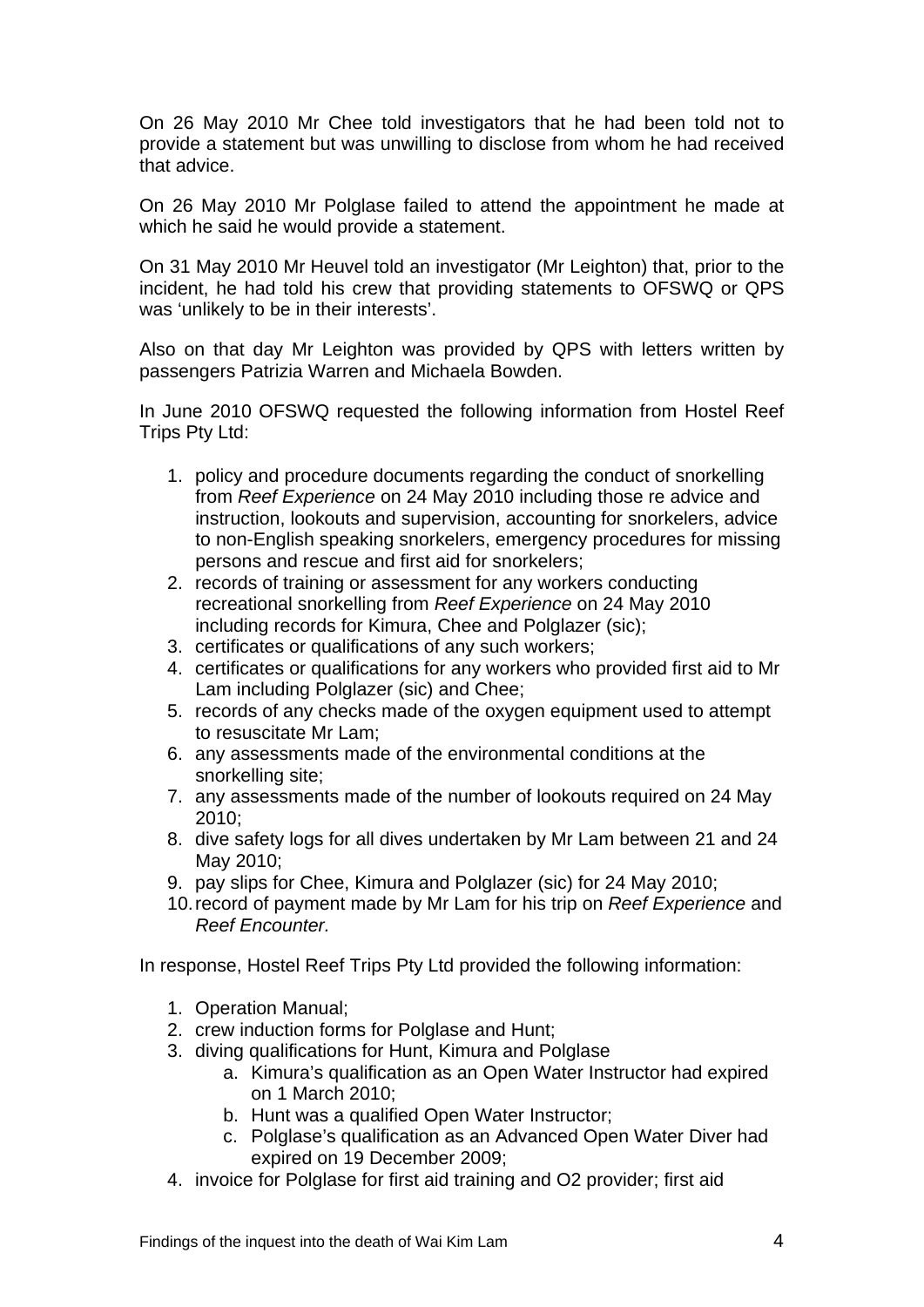qualification for Kimura; first aid qualification for Hunt; first aid certificate for Heuvel;

- a. Kimura had a valid first aid certificate his certificate for oxygen had expired on 21 September 2009;
- b. No certificates were provided for Hunt two invoices were provided stating that he had undertaken a Senior First Aid course and an Oxygen First Aid Provider course on 26 August 2008 – expiry dates unknown;
- c. No certificates were provided for Polglase an invoice was provided stating that he had undertaken a Senior First Aid course and an Oxygen First Aid Provider course on 22 December 2009 – expiry dates unknown;
- d. A certificate was provided stating that John Heuvel had undertaken a First Aid Instructor Certificate and an Oxygen Provider Instructor Certifier on 22 June 2009;
- 5. no documentation provided;
- 6. said to be recorded on dive safety logs;
- 7. no documentation provided;
- 8. logs for 8 dives completed by Mr Lam;
- 9. payroll advice for Kimura, Polglase and Chee;
- 10. record of booking and deposit in regard to Mr Lam.

During June, July, August and September 2010 OFSWQ and QPS investigators made repeated attempts to obtain statements from Mr Polglase and Mr Chee. All attempts proved to be fruitless.

In October 2010 it was decided by Dean Saunders, Legal Officer, OFSWQ, that the statements would not be pursued and the investigation file was finalized. The following information remained outstanding at that time:

- statement from Mr Heuvel:
- statement from Mr Chee:
- statement from Mr Polglase;
- documents from Hostel Reef Trips Pty Ltd being:
	- o records of checks/audits conducted of O2 equipment;
	- o confirmation of the legal entity conducting the activity on the reef;
	- o records of assessments made in relation to lookouts required on 24 May 2010.

The outstanding issues arising out of the investigation at that time included:

- Supervision by lookout awareness and additional supervision;
- Number of lookouts:
- Snorkelling briefing content;
- Language issues in relation to communicating with Mr Lam.

Investigators also wished to explore whether Mr Lam, as somebody believed by the crew to be 'breath hold' diving, had been provided with an adequate briefing regarding that practice and adequate supervision whilst he was in the water.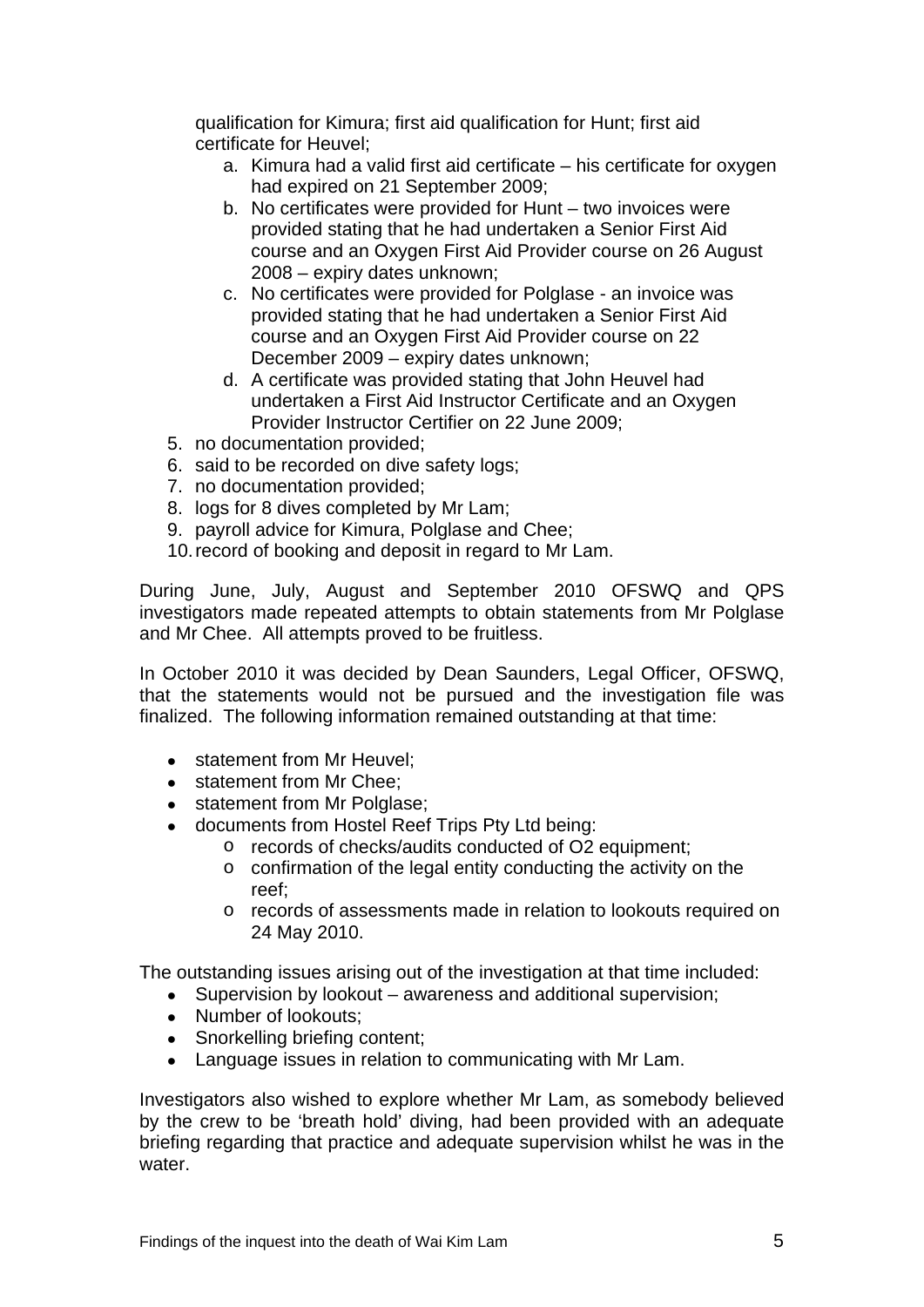It was decided to finalise the investigation for the following reasons:

- The contraventions identified during the investigation had been suitably dealt with by way of improvement notices;
- Those contraventions did not directly contribute to the incident occurring or the resultant injury;
- The information identified as outstanding was required if the investigation was to continue and it was unlikely to be obtained.

The OFSWQ investigators concluded that Mr Lam was breath hold diving at the time of his death.

### *Crew members/guests*

Some of the crew members were tourists who worked on the boat for some of the trip rather than pay the full fee for the tour. Mr Lam was one such guest/crew member. He was working on the boat on 23 May 2010.

Tzachi Eisenberg was also a guest/crew member. He was on the boat for four days – he worked for two days and paid to dive for two days. He had dived with Mr Lam and said that Mr Lam could hold his breath for a long time. He said that Mr Lam seemed very compliant with regulations and rules. He said that the equipment Mr Lam used was that on board the boat and was not his own except for his shirt.

Anthony Lingen was also a guest/crew member. Duties of such persons included cleaning rooms, kitchen duties and laundry. In return they received accommodation and diving at a reduced rate.

# *Mr Lam's diving*

Others on the boat who saw Mr Lam diving and/or dived with him said that he seemed to go off by himself, that he was not conscious of the need to stay with a group or buddy, that he seemed to dive deeper than the others and that he could hold his breath for a long time whilst underwater. He did not wear a wet suit although that was recommended by the crew.

On 21 May 2010 Mr Lingen was diving and saw Mr Lam swimming along the bottom of the ocean whilst looking at his watch. He was staying underwater for about 60-90 seconds. He said that Mr Lam never wore a wetsuit when diving.

Mr Lam told Mr Eisenberg that he did a lot of breath hold diving at home. Mr Eisenberg saw him stay underwater for 60-90 seconds on one occasion. When they went diving on the first day Mr Lam swam to the bottom and took photos.

Ms Bansal saw Mr Lam diving on the afternoon of 24 May 2010. She saw him going down to depths of about five metres. Ms Bansal said that Mr Heuvel told her, when it became apparent that Mr Lam was missing, that he had seen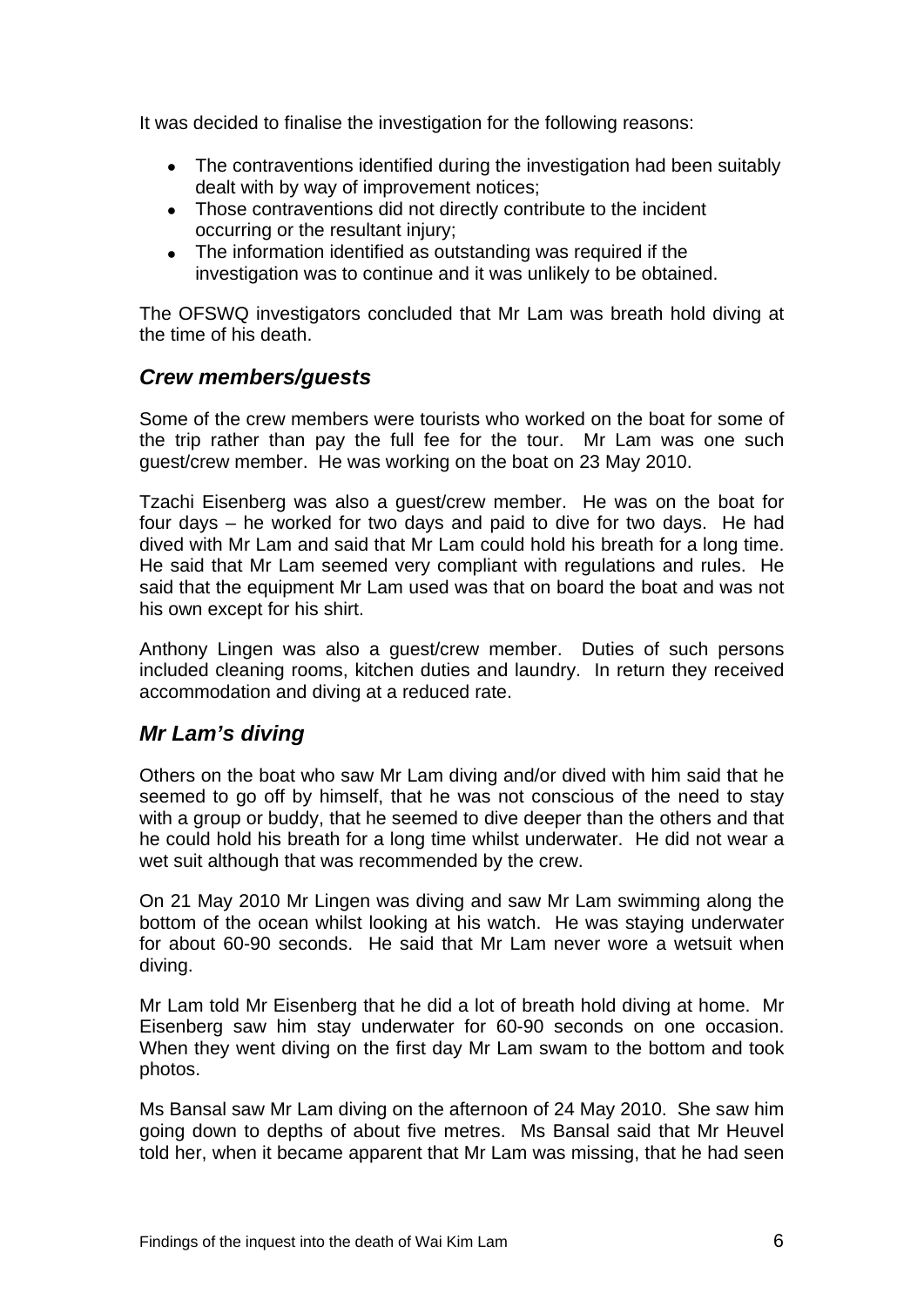Mr Lam swimming out to the right of the boat in the direction of some buoys (where he was found) and that he was breath hold diving.

#### *Lookouts and safety procedures*

Ayesha Bansal stated that there were differences in safety procedures between the *Reef Experience* and the *Reef Encounter.* She said that on the *Reef Encounter* there was always a lookout on the middle section of the boat when people were out diving and there were never more than twenty people in the water at a time. The lookout would blow a whistle and indicate to people to move back into the correct area if they were not swimming where they should be.

Ms Bansal said that on the afternoon of Mr Lam's death the skipper was the lookout. He was wearing an orange vest. There were about 30 people snorkeling. Before they left the boat there was no checking of numbers. She did not hear the whistle being blown at any time. Ms Bansal got into the water at about 1.30pm and got out at about 2pm. It was not until about an hour later that anybody came and checked her number.

Ms Warren was on board the *Reef Experience* with her husband. Before they went swimming they were given a safety briefing by 'Mick' which included information about hand signals, and asked to complete medical forms. She went snorkelling and at about 2.30pm returned to the boat. She was looking out over the reef and to the right of the glass bottom boat and she saw something splash and then flashes on the water which she thought was unusual.

Ms Warren heard a crew member tell another that there was someone missing and she saw about six crew members looking overboard. Ms Warren told them about the flashes she had seen but they did not seem to take any notice of her. The crew got into a boat and started dropping off snorkelers. About ten to fifteen minutes later they went to the location she had pointed out and they found Mr Lam.

Ms Warren said that the crew was told that her husband was a trained search and rescue officer in the US military but refused his offer of assistance. There was no medical equipment on board except a first aid kit – no defibrillator and the oxygen equipment was not serviceable. Nobody on board was told where the first aid kit was in the event of an emergency. She said there was no lookout or lifeguard watching the snorkelers. In her opinion the crew did not appear to be sufficiently experienced to deal with an emergency.

Michaela Bowden was a guest on the *Reef Experience*. They were given a briefing about hand signals etc whilst snorkelling. Snorkellers were not told to stay at the rear of the boat and were swimming around the three sides. She did not see any lookouts in strategic positions on the boat. She believes that there was no one on board who would notice if a snorkeller needed assistance. It was more than two hours between when swimmers entered the water and when a safety check was done to make sure everybody was back on board.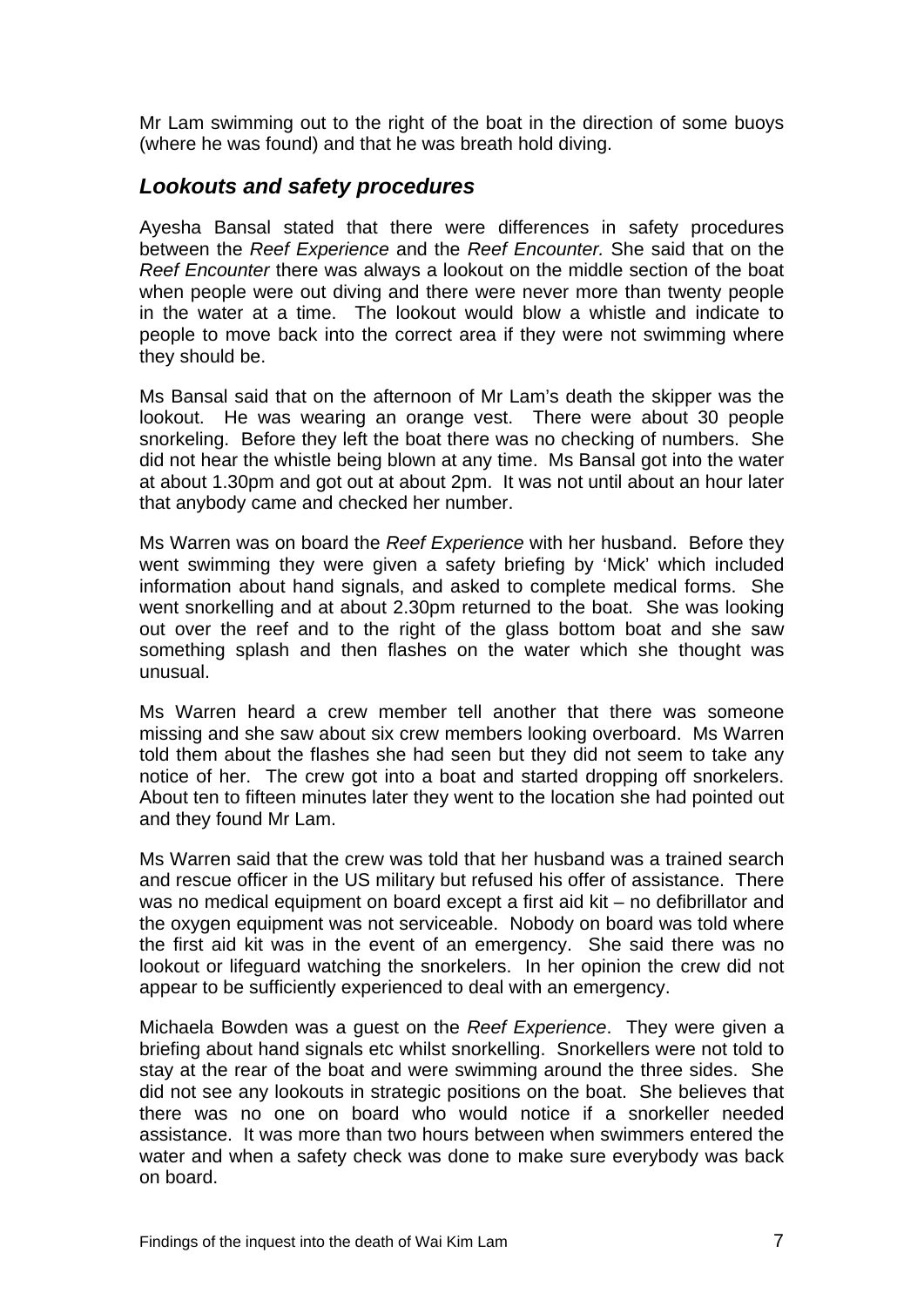On the afternoon that Mr Lam died Mr Eisenberg was on the top deck and the Captain was there also. They were talking for some time. They saw someone who was not wearing a wet suit diving at the location where Mr Lam was located. He stayed on the top deck with the Captain until they were told that Mr Lam was missing.

Dr Murti told investigators that the area where Mr Lam was found was outside the area which was designated as the snorkelling area.

#### *Improvement notices*

On 4 June 2010 OFSWQ issued Improvement Notice 719826 to Hostel Reef Trips Pty Ltd which alleged that the company did not ensure that the lookout or guide was able to provide first aid including oxygen resuscitation or direct a person who was immediately available to provide the first aid. The contravention was to be remedied by 11 June 2010. Improvement Notice 719827, in identical terms, was issued to Reef Encounter Enterprises Pty Ltd on 21 June 2010 and required compliance by 28 June 2010.

### *Death of Shaun Corrigan*

Shaun Corrigan died on 17 January 2012 on board *Reef Experience* during a day trip to the reef off Port Douglas. Rebecca Wright, inspector, OFSWQ, was tasked to investigate the matter and went to the Marina to meet the vessel. She was approached by Colin MacKenzie and his wife who said that they were aware that Mr Heuvel could be difficult and did not have a good relationship with OFSWQ and they hoped they could be of assistance to ensure matters went smoothly. Mr MacKenzie said that he operated a company which assisted dive companies with safety issues and his wife was a member of Dive Queensland.

Mr MacKenzie said that it was his understanding that a passenger on the vessel had gone snorkelling and on coming back onto the boat suffered some kind of seizure and died.

Ms Wright and QPS officers who were also present agreed that QPS would speak to Mr Heuvel and any passengers who had witnessed anything of relevance and Ms Wright would speak to crew members who had assisted Mr Corrigan out of the water and/or acted as lookouts, etc.

The vessel docked and QPS officers were about to board when Mr Heuvel stood in front of them and stated, 'I am the master of this vessel and I do not give you permission to board this vessel. You cannot board without my permission and you are to leave now. You have no right to detain my passengers. You have no right to talk to any of my passengers. Stand back down and let them leave.'

One of the passengers standing on the top deck leaned over and called out to Mr Heuvel, 'You're an idiot mate. Let them come on board and do their job.'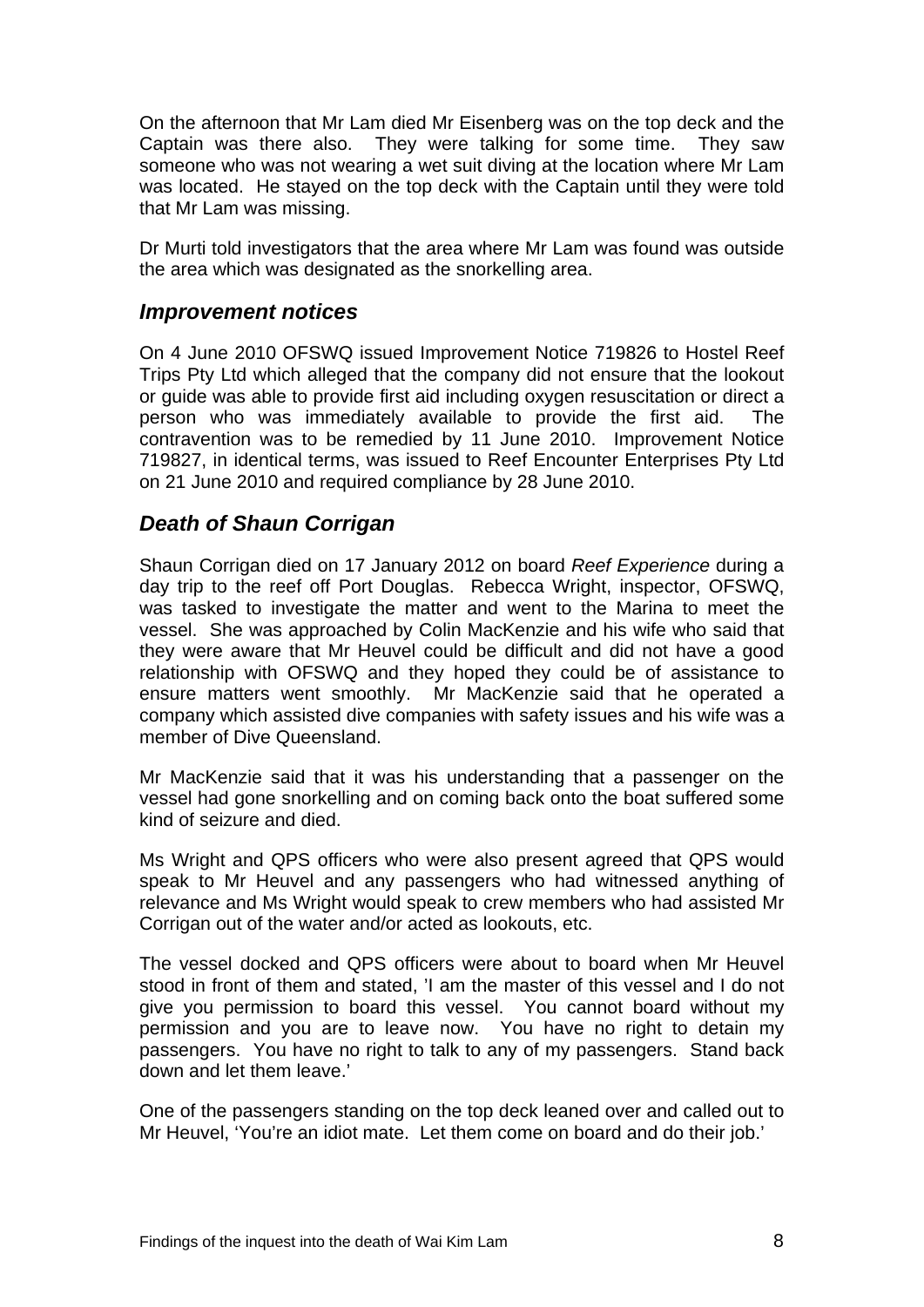QPS officers then stood on the marina and asked the passengers for their names and contact details as they departed the vessel.

Ms Wright approached a crew member and said that she wanted to speak to any of the crew who had been with Mr Corrigan when he got into or out of the water and may have been on lookout duties. The crew member said that he had relevant information.

When all the passengers had departed, Mr Heuvel gave permission for QPS and OFSWQ officers to board the vessel. Ms Wright began to question the crew member and Mr Heuvel approached and stated that there was no reason for her to speak to anyone but him as nobody else saw anything. The crew member told him that it was ok and Mr Heuvel walked away and Ms Wright continued to question the crew member. When she had taken some notes she asked the crew member to read through them and sign them. Mr Heuvel walked over to them and told him that he did not have to sign anything and advised him not to sign anything. The crew member then said he was not prepared to sign the document.

An autopsy revealed that Mr Corrigan died from natural causes due to heart disease.

### **Marine Parks permits**

Marine Park Permits are issued by the Great Barrier Reef Marine Park Authority (GBRMPA).

Permit No. G09/23794.1 was issued to Reef Encounter Enterprises Pty Ltd on 30 July 1999 and is in force until 30 June 2015 unless sooner surrendered or revoked. It allows the company the use of and entry into certain zones in the Great Barrier Reef Marine Park for the purposes of conducting a tourist program involving swimming, snorkelling, scuba diving, fish feeding, coral viewing, passenger transport, non-motorised watersports, reef walking, fishing and fuel transfer and conduct of a vessel charter program being the provision of transport and services to persons other than tourists.

The permit states that all activities must be undertaken in accordance with the provisions of the laws in force from time to time in the State of Queensland. It also states that the Permittee must notify GBRMPA and the Chief Executive in writing of any death, injury, loss or damage immediately upon the Permittee becoming aware of such death, injury, loss or damage.

Permit G06/19936.1 was issued to Reef Encounter Enterprises Pty Ltd on 2 February 2007 and was in force until 1 December 2012. It was in similar terms to permit G09/23794.1

The Manager, Permits, Environmental Assessment and Management Section, GBRMPA, provided a statement in relation to this matter in which he listed the matters of which GBRMPA had been notified by Hostel Reef Trips and Reef Encounter. That list did not include the death of Mr Lam or the death of Mr Corrigan (as discussed below).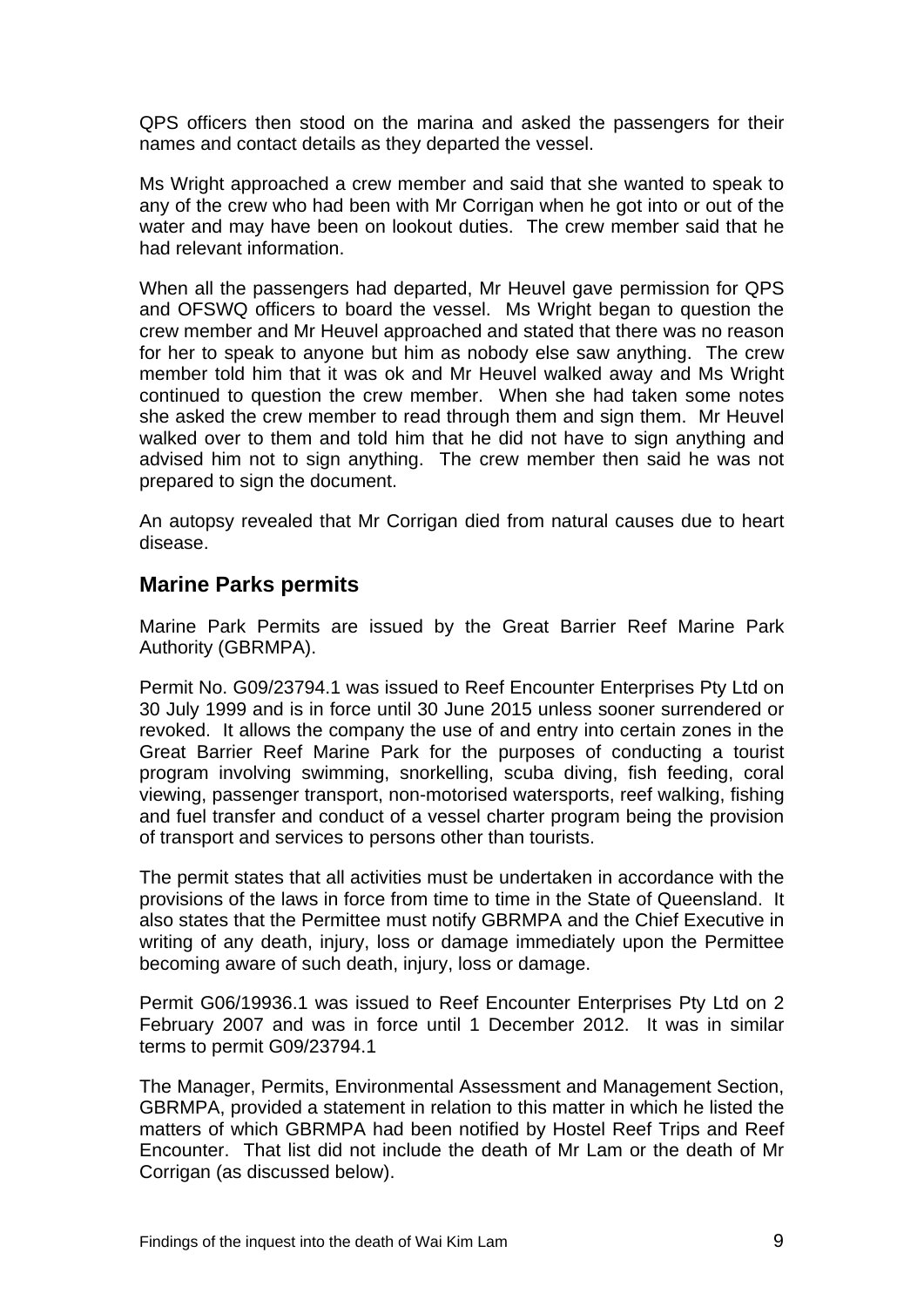# *The Inquest*

A pre-inquest conference was held on 20 March 2014.

At that time Counsel Assisting advised of the issues to be explored at the inquest. Mr Mellick had advised the office of the Northern Coroner by letter that he acted for Mr Heuvel and his companies but neither Mr Mellick nor Mr Heuvel appeared at the pre-inquest conference.

The inquest commenced on 21 July 2014. Eleven witnesses gave evidence. Mr Heuvel appeared unrepresented at the inquest and chose not to give evidence. During the inquest Mr Heuvel was given the opportunity of engaging legal representation and having the inquest adjourned until a date in September or October 2014. He chose to continue unrepresented and without an adjournment.

During the inquest I prohibited the publication of the names of certain entities. Prior to making these findings I advised the parties that I intended to revoke those non-publication orders and invited submissions in that regard. I received no submissions.

I now revoke all non-publication orders that were made by me during the inquest.

### *Witnesses*

# **Paull Botterill**

Dr Botterill, Senior Staff Specialist Forensic Pathologist conducted the autopsy on Mr Lam. He gave evidence that it was impossible to determine whether Mr Lam's death had been the result of shallow water blackout, due to breath hold diving. He agreed that it was a possibility and it was also possible that breath hold diving had put extra stress on Mr Lam's compromised heart arteries and caused his death.

Dr Botterill explained that 'breath hold' or 'free' diving refers to the practice whereby persons hyperventilate before going underwater so that they can stay underwater longer before having to surface to breathe. Hyperventilation reduces the urge to breathe as it is the level of carbon monoxide in the blood which triggers the urge to breathe. As hyperventilation reduces the level of carbon monoxide in the blood the urge to breathe is also reduced. The danger with the practice is that decreased levels of oxygen in the blood can cause a person to black out without any warning. Obviously this is potentially fatal if the person is underwater as the immediate response of the body upon the person becoming unconscious is to breathe which results in water being drawn into the lungs, and ultimately, death by drowning.

#### **Michelle Bowden**

Ms Bowden was a passenger on the *Reef Experience* on 24 May 2010. She gave evidence that, whilst snorkelling off the boat, she experienced a cramp in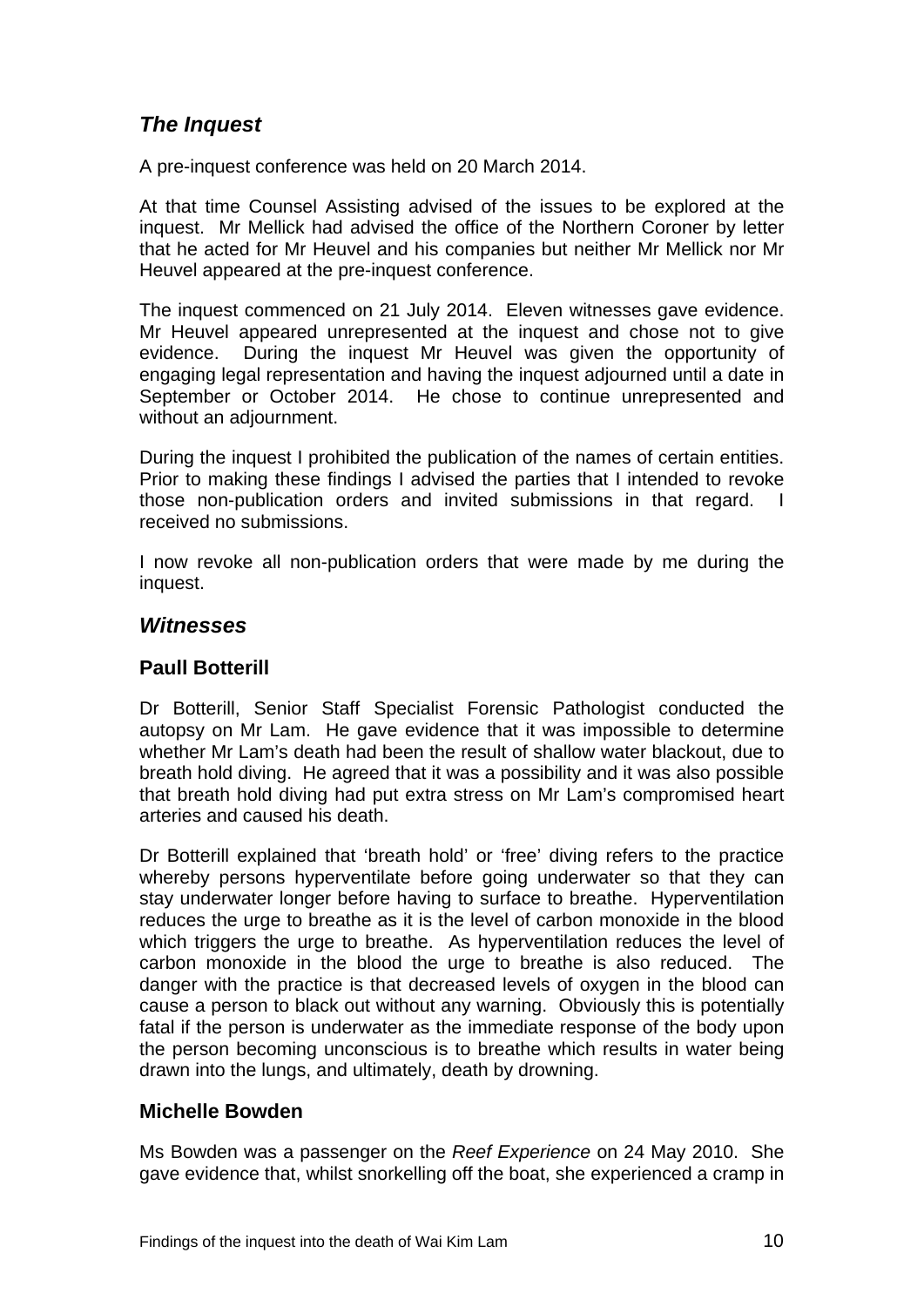her leg. She raised her hand for assistance, as she was advised to do during the safety briefing which had occurred on the boat, but she did not receive any assistance from any of the crew members. Her sister was also in the water and swam back to the boat with her. Ms Bowden believes that crew members were not keeping a sufficient lookout on swimmers when she was in the water. She said that she was looking for a crew member so that she could attract their attention but could not see any lookouts on the boat.

### **Michelle Murti**

Dr Murti was a passenger on the *Reef Experience* on 24 May 2010. She and her mother had also been on the vessel the previous day and had returned because they had enjoyed it so much.

Dr Murti was present when Mr Lam was brought aboard and she saw the crew members administering CPR to him. She believed that the crew did all they could to assist Mr Lam but that he had been deceased for some time when he was found and any efforts they made were futile. She stated that the oxygen equipment was faulty which necessitated the crew having to administer oxygen mouth to mouth rather than use the equipment. Dr Murti said that had the equipment been working it would not have made any difference to the outcome for Mr Lam as he when he was brought to the boat he was the past the point where he could have been successfully resuscitated.

### **Cody Polglase**

Cody Polglase was a qualified dive master and one of the crew on 24 May 2010. It became apparent during his evidence that he was not on duty on the afternoon Mr Lam died as he had been relieved as dive master by Tim Beckett after the morning shift. This information was not known to investigators due to Mr Polglase's refusal to provide a statement.

Mr Polglase has, since Mr Lam's death, obtained further qualifications and is currently the master of an off-shore vessel in Western Australia.

Mr Polglase was not a helpful witness and it is doubtful whether he was totally honest and forthright in his answers.

It became clear that, although he professed to have little to no recollection of his dealings with OFSWQ investigators, he knew that investigators wanted him to provide a statement in relation to the death of Mr Lam and he refused to do so. He could not provide any reasonable explanation as to why he refused. He disagreed with the suggestion that Mr Heuvel had told him he should not provide a statement or that Mr Heuvel had spoken to him in any way about providing a statement to investigators.

Mr Polglase gave evidence that it was the policy on the *Reef Experience* that all snorkelers and divers wore wet suits as it increased their buoyancy and was therefore a safety factor. He said that crew told prospective snorkelers and divers that they would not be leaving the boat without a wet suit.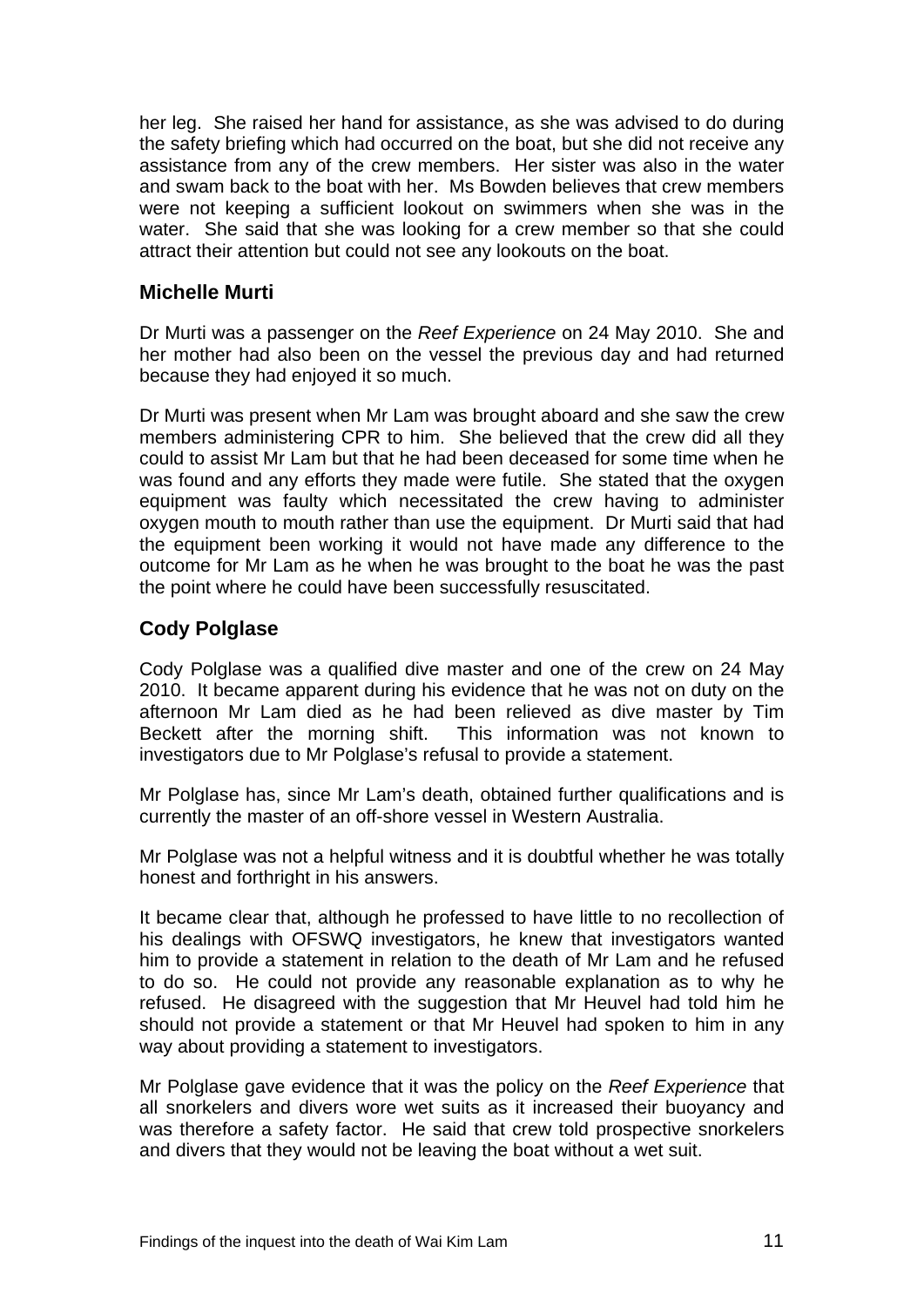Mr Polglase had no recollection of any specific details of events on 24 May 2010. Had he given a statement at the time his recollection would have been much better and may have led investigators to pursue further information from other relevant parties. That opportunity was lost because of his refusal to assist.

#### **Michael Chee**

Mr Chee was a qualified Dive Instructor on the *Reef Experience* on 24 May 2010. He also had first aid and oxygen delivery qualifications.

Mr Chee now has the qualification of MED2 –Marine Engine Driver.

Mr Chee was involved in the search for and retrieval of Mr Lam. He became aware some time in the afternoon of 24 May 2010 that Mr Lam was missing from the vessel. He assisted in the search of the vessel and then went out in the tender to search for Mr Lam. His recollection is that he went out with Cody Polglase and Jed Polglase.

Mr Chee was aware that OFSWQ investigators wanted to obtain a statement from him. He refused to provide one. He stated that he did so on the basis that he considered that he could not provide any information which had not already been provided to them. This is not a reasonable explanation. He did not know who had or had not provided statements or the focus of the investigation and he was one of the main participants in the search for and retrieval of Mr Lam. It is evident that he would have had relevant information to provide to investigators.

#### **Christopher Coxon**

Mr Coxon was an inspector with OFSWQ in 2010 and is now the Principal Advisor (Diving) in Cairns.

Mr Coxon was one of the first investigators to respond to the report of Mr Lam's death. He organized an investigative team and met Mr Schutte (another inspector) at the Marina to greet *Reef Experience.* When Mr Coxon arrived he saw that the vessel had already docked. He went on board, met with Mr Heuvel and commenced inquiries. There were about 80 passengers and 11 crew members on board. It was agreed that Mr Schutte would talk to the passengers and identify those who had been in contact with Mr Lam. Mr Coxon spoke to Mr Heuvel and identified the crew members who were most relevant to the investigation as having been involved in the search and retrieval. Those were Mr Heuvel, Mr Polglase and Mr Chee. Mr Chee was identified as the person who had given the safety briefing, searched for Mr Lam in the tender and helped retrieve Mr Lam. Mr Polglase was the person who had found Mr Lam on the sea bed.

Mr Coxon asked to see the oxygen equipment which had been used in CPR of Mr Lam and was told by Mr Heuvel that it was not on board. Mr Coxon was also unable to locate Mr Lam's snorkelling equipment.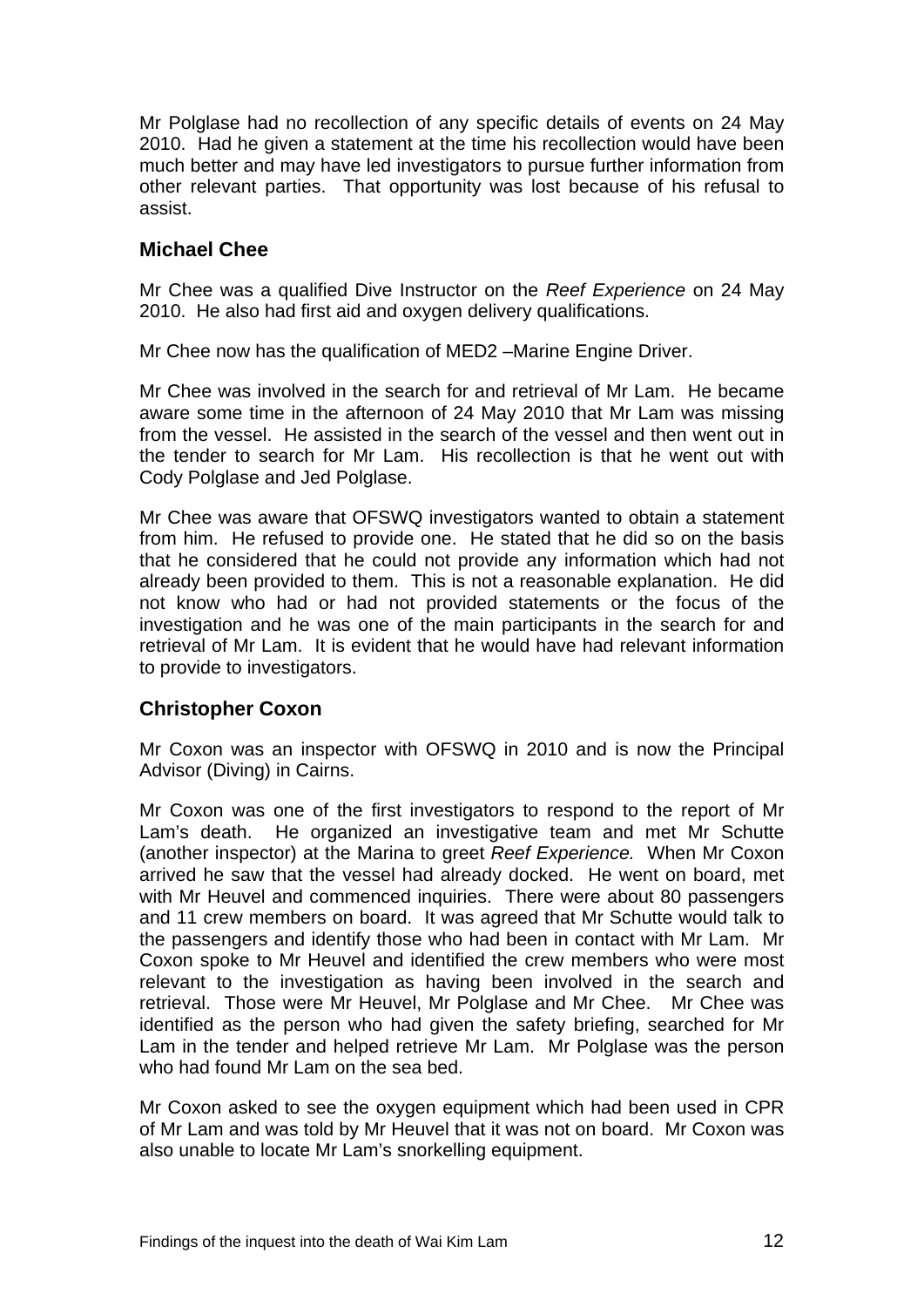Mr Schutte identified the passengers that had transferred from *Reef Encounter* with Mr Lam and Dr Murti. Mr Coxon spoke to those passengers and identified Mr Lingen, Ms Bansal and Mr Eisenberg as the passengers with the most relevant knowledge.

Mr Coxon said that Mr Heuvel was reasonably co-operative on the evening of the death.

The next day Mr Coxon contacted Mr Heuvel to provide a statement and he said would give one in the company of his solicitor. That did not occur and at a later date Mr Heuvel told Mr Coxon that he, 'didn't do statements'.

On 31 May 2010 Mr Heuvel told Mr Coxon that he had told his crew that giving statements to investigators was, 'unlikely to be in their interests'.

After numerous attempts to obtain statements from Mr Chee, Mr Polglase and Mr Heuvel, Mr Coxon concluded that they were not going to provide statements voluntarily. He then considered whether to attempt to obtain statements from other crew members but the response of Chee, Polglase and Heuvel as well as previous dealings with Mr Heuvel, led him to believe that he would be unsuccessful.

Mr Coxon also considered using the compulsory powers contained in the *Workplace Health and Safety Act* 1995 but, in the end, decided to request QPS to assist in obtaining the statements.

Mr Coxon said that over the years he has had various dealings with Mr Heuvel, in his duties as a workplace health and safety inspector, and that he concluded from those dealings that Mr Heuvel was a difficult man to deal with.

Mr Coxon said that OFSWQ inspectors usually audit vessels which take passengers to the reef for resort diving every couple of years. The operators of all vessels which operate out of Cairns allow the inspectors on board for this purpose, with the sole exception of Mr Heuvel.

Mr Heuvel put to Mr Coxon that OFSWQ was provided with the medical declarations that were completed by each of the passengers on board the vessel. Mr Coxon stated those documents had not been provided.

Mr Heuvel put to Mr Coxon that his vessel had been audited by OFSWQ on 27 September 2010 but Mr Coxon explained that the audit was one of business systems and was done across the industry at that time. It was not an audit of Mr Heuvel's vessels or the safety procedures etc utilized on board.

#### **Murray Leighton**

Mr Leighton is a Principal Inspector (Diving), OFSWQ. He said that he has not audited any of Mr Heuvel's vessels for a number of years as Mr Heuvel has not allowed inspectors to board the vessels for that purpose.

Mr Leighton said that the refusal of Mr Polglase and Mr Chee to provide statements was his first experience of such non-cooperation with an OFSWQ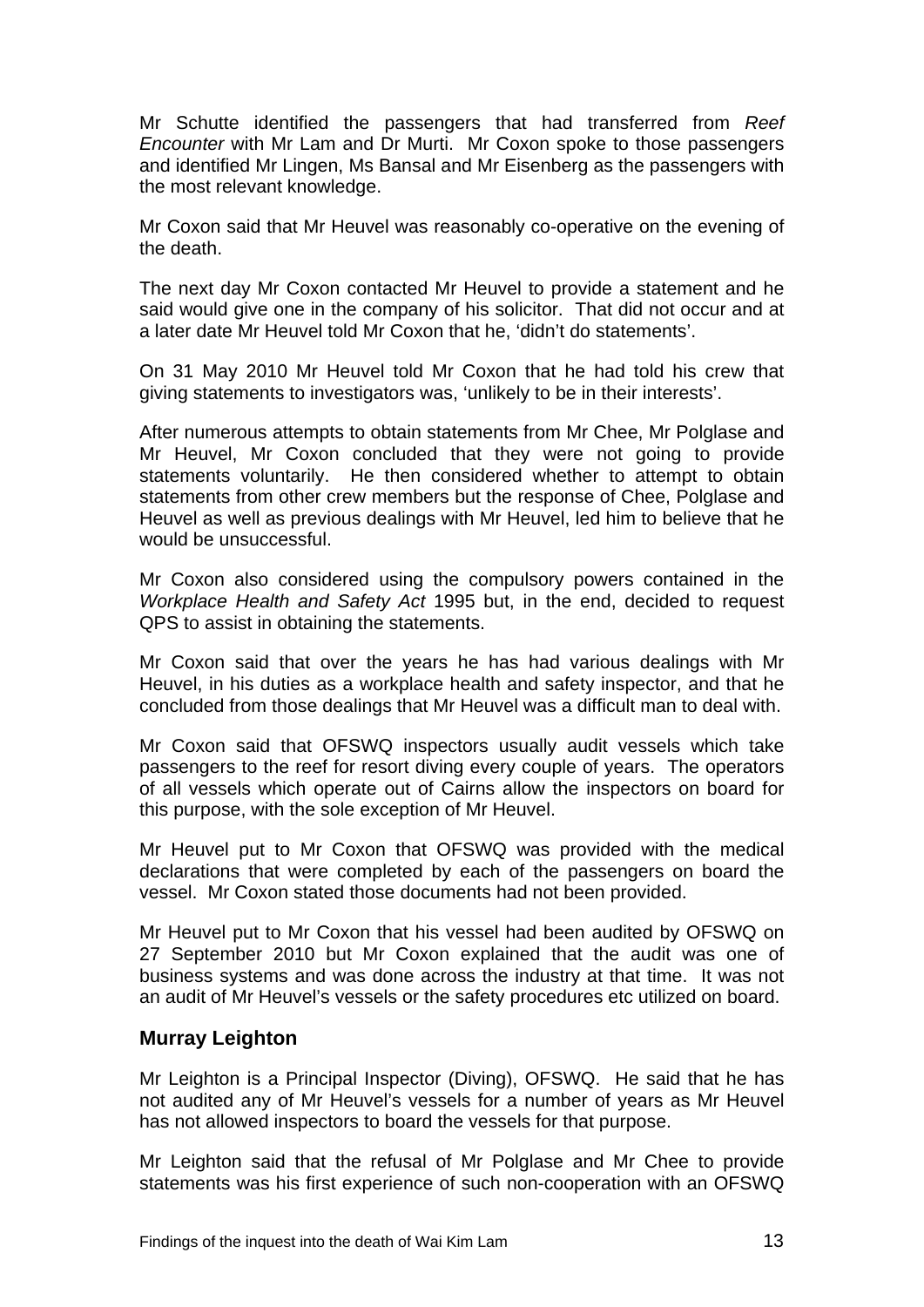investigation. When he obtained legal advice as to how to proceed he was surprised to be told that there was really nothing that could be done about it.

He said that since he commenced investigations this was the first time that crew members had refused to provide statements – usually those involved in the diving industry are more than willing to assist in investigations.

Mr Leighton said that he did not request statements from any other crew members or passengers as Mr Coxon had identified Mr Polglase and Mr Chee as the key people to speak to as they had knowledge of the safety procedures as well as the events that had taken place that day.

Mr Leighton said that he spoke to Mr Warren (Acting Regional Investigations Manager, OFSWQ) who looked at the investigation and the preliminary autopsy report and said that Mr Leighton should cease investigations and update the investigation report, and speak to the Legal Officer, Dean Saunders, about the matter.

Mr Leighton spoke to Dean Saunders the next day and Mr Saunders told him to close the investigation and submit his updated report.

Mr Leighton said that generally investigations don't proceed where it is found that there is an underlying cause of death. He did not know the reason for this and agreed that the cause of death is not relevant to considerations of workplace health and safety and the relevant legislation.

Mr Leighton said that he received some documents from Mr Heuvel but that some documentation was still outstanding. He sent a letter to the solicitor nominated by Mr Heuvel as acting for him seeking that outstanding documentation but did not receive a response.

#### **Dean Saunders**

Mr Saunders was, in 2010, a principal legal officer with OFSWQ. Mr Saunders accepted that Mr Leighton's recollection of their conversation in 2010 would be accurate. He said that in the decision making process the causation of death is relevant in that, where there has been a serious outcome of a breach, the matter has to be investigated comprehensively (which is defined as an investigation which is allocated to a principal inspector).

Mr Saunders said that he had not formed an opinion as to the sufficiency of the investigation into Mr Lam's death but agreed that few statements had been taken from a large number of crew and passengers on the boat. Mr Saunders said that the key issue for investigators was the lack of statements from those crew members who had been identified as the most relevant.

Mr Saunders said that the use of coercive powers has been identified by OFSWQ as an issue of importance. Since Mr Lam's death there have been legislative amendments which have increased the maximum penalties for non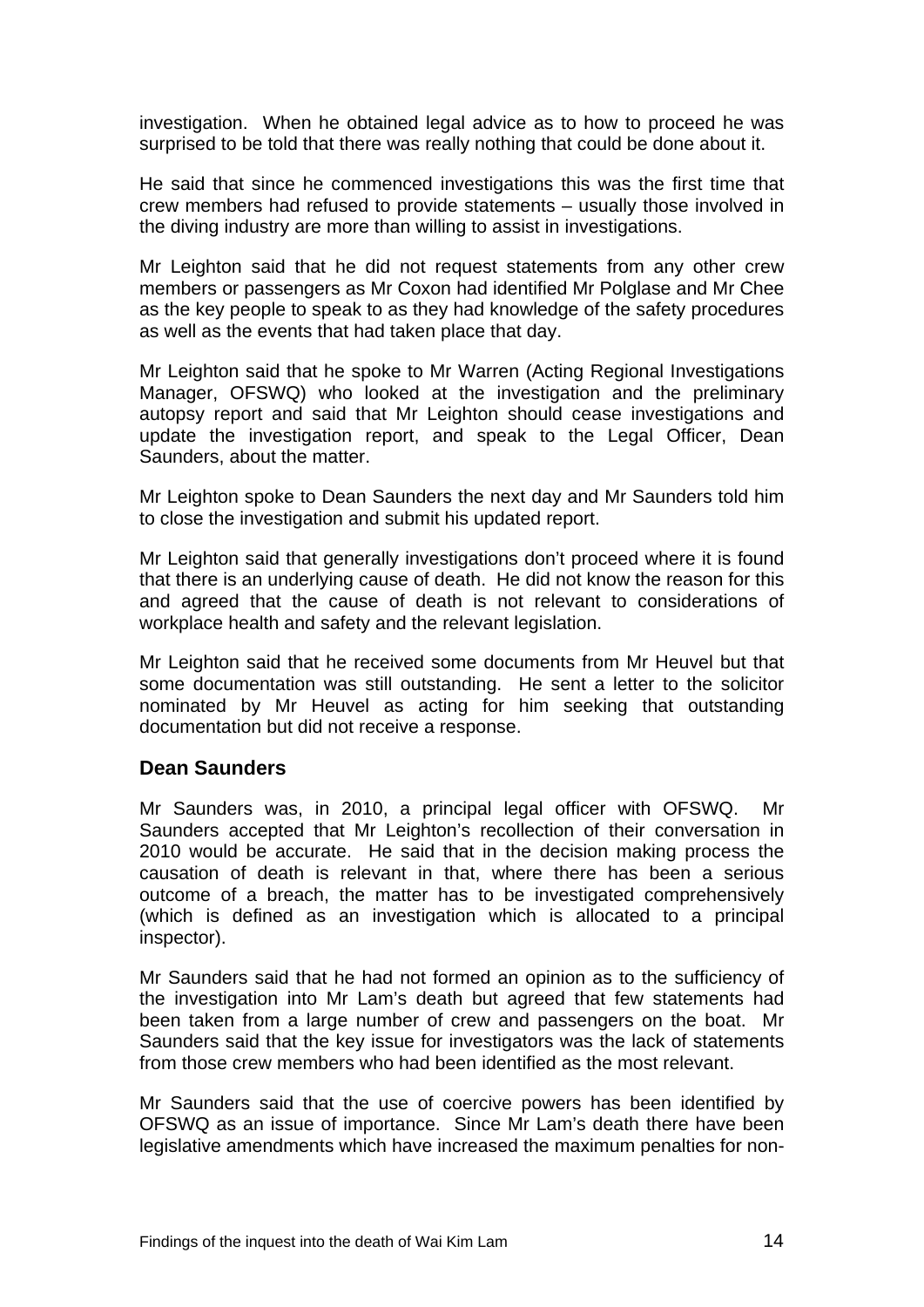compliance. Inspectors will receive training in relation to those amendments and the use of coercive powers.

Mr Saunders said that, at the time of Mr Lam's death and the subsequent investigation, it was time consuming to prosecute persons who refused to provide information and the maximum penalty was only \$1000. The results of the amendments are that the privilege of self incrimination has now been abrogated (although there is a restriction on the use of information provided under compulsion) and the maximum penalties for con-compliance have been increased.

#### **David Marsh**

Mr Marsh is the Senior Officer, Office of Legal Counsel, Australian Marine Safety Authority (AMSA).

Mr Marsh stated that AMSA is the national regulator for vessels and is responsible for issuing certificates of survey and operation for vessels and certificates of competency for individuals e.g. masters tickets. To issue a certificate of operation AMSA must be satisfied that the individual has sufficient capacity and competency and that the applicant is a fit and proper person to hold such a certificate.

#### **Colin MacKenzie**

Mr MacKenzie is the executive director of the Association of Marine Park Tourist Operators which is a lobby group for the diving industry. Mr MacKenzie has been a qualified diver for many years and has extensive experience in the diving industry. He has a diploma in workplace heath and safety and, as the industry delegate, was involved in the drafting of the Workplace Health and Safety Code of Practice in relation to the diving industry.

Mr MacKenzie said that Queensland is the safest place in the world to scuba dive and snorkel, recording only one fatality per 400,000 dives.

Mr MacKenzie estimated that Mr Heuvel has taken approximately 700,000 people to the reef since he commenced in the industry. Mr Heuvel is one of the most experienced resort diving instructors in Australia and has been responsible for training many dive instructors and dive masters.

Mr MacKenzie stated that, in his opinion, as a person who has conducted numerous audits of diving vessels, the safety procedures on Mr Heuvel's boats are about average.

Mr MacKenzie accepted Ms Wright's recollection of events in 2012 following the death of Mr Corrigan on board *Reef Experience.* He said that Mr Heuvel was in an excited state that afternoon because of the death and it was an extremely stressful situation.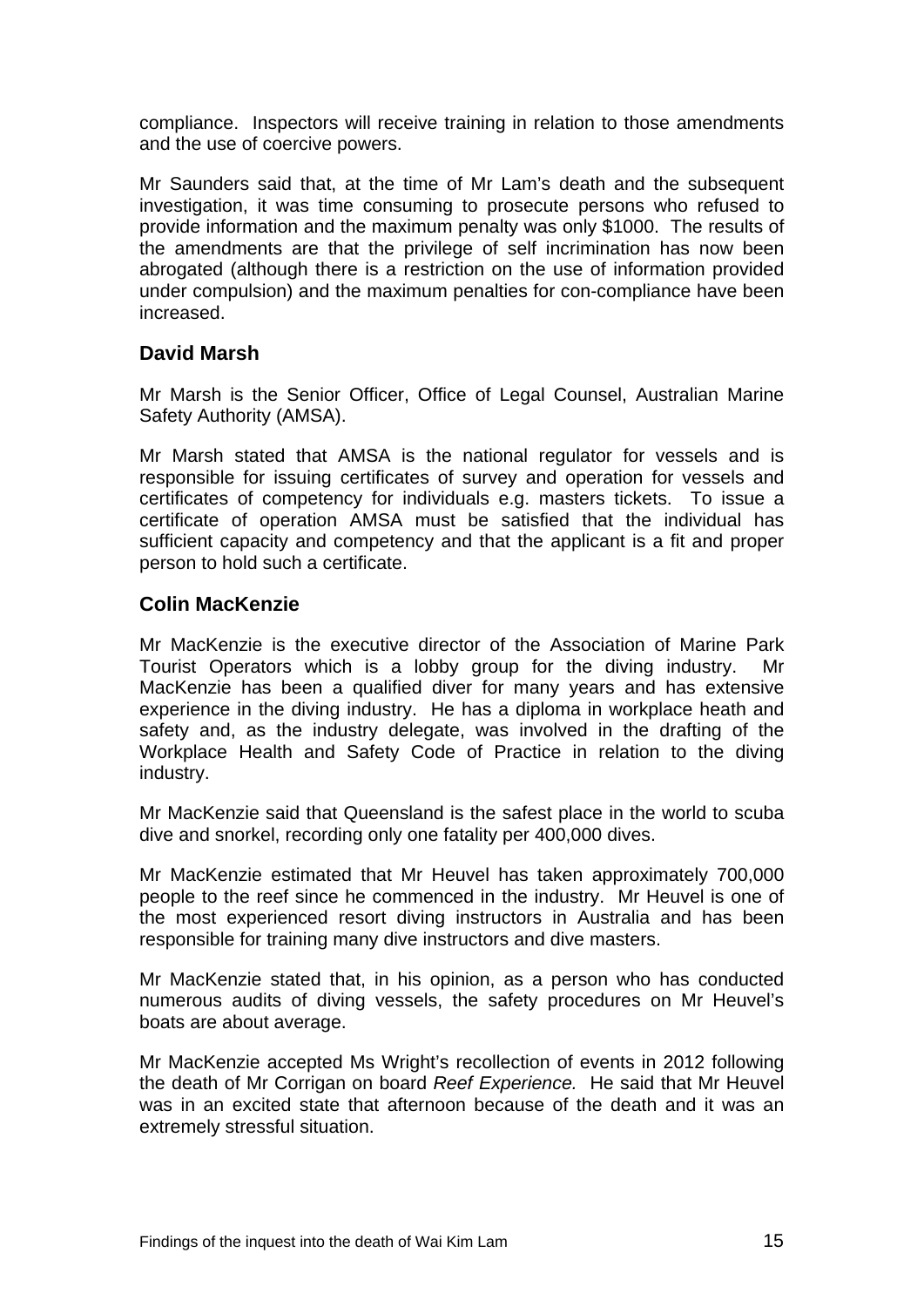Mr MacKenzie said that the industry has now tried to agree on procedures whereby operators provide contact details for passengers to OFSWQ. He said it is unusual for crew members to refuse to provide statements to investigators. He said that he would advise people to get legal advice and have legal representatives attend interviews with investigators.

Mr MacKenzie stated that he did not realize that, since 2009, it has been a requirement of permits issued by GBRMPA to use the Marine Park that permittees report deaths and injuries to GBRMPA and that a number of tour operators also did not know that.

# *Submissions*

Ms Williams submitted that I should make the following recommendations:

- 1. That Hostel Reef Trips Pty Ltd, Reef Encounter Enterprises Pty Ltd, John Heuvel, and/or John Van Den Heuvel permit OFSWQ to conduct a comprehensive audit of all vessels used by those entities for recreational diving and snorkelling activities on the Great Barrier Reef;
- 2. That AMSA consider reviewing whether Hostel Reef Trips Pty Ltd, Reef Encounter Enterprises Pty Ltd, John Heuvel, John Van Den Heuvel, Cody Polglase and Michael Chee are appropriate people to hold the certificates of operation and competency with which they have currently been issued.

OFSWQ submitted that at the time of Mr Lam's death the provisions of the *Workplace Health and Safety Act* 1995 pertaining to non-compliance with investigative powers were deficient but that the amendments introduced in the 2011 Act have adequately addressed those deficiencies.

OFSWQ agreed with the recommendation (1) above, as submitted by Counsel Assisting.

OFSWQ submitted that the response of that Department to the death of Mr Lam was timely and appropriate but obstructed by Mr Chee, Mr Polglase and Mr Heuvel. I agree with that submission.

Mr Heuvel submitted that if OFSWQ required further information from his companies then investigators should have obtained that information from his operations manager. This submission is ill founded. Investigators identify those responsible for companies and request information from those people. Mr Heuvel is the sole director of both of his companies. Investigators cannot be expected to attempt to identify which employees of a company may hold specific information and have authority to release information. The onus was on Mr Heuvel to cooperate in any way he could – he knowingly and deliberately did not do so and neither did he attempt to raise any exemption to the requirement to provide information by way of providing any reasonable excuse to refuse to comply.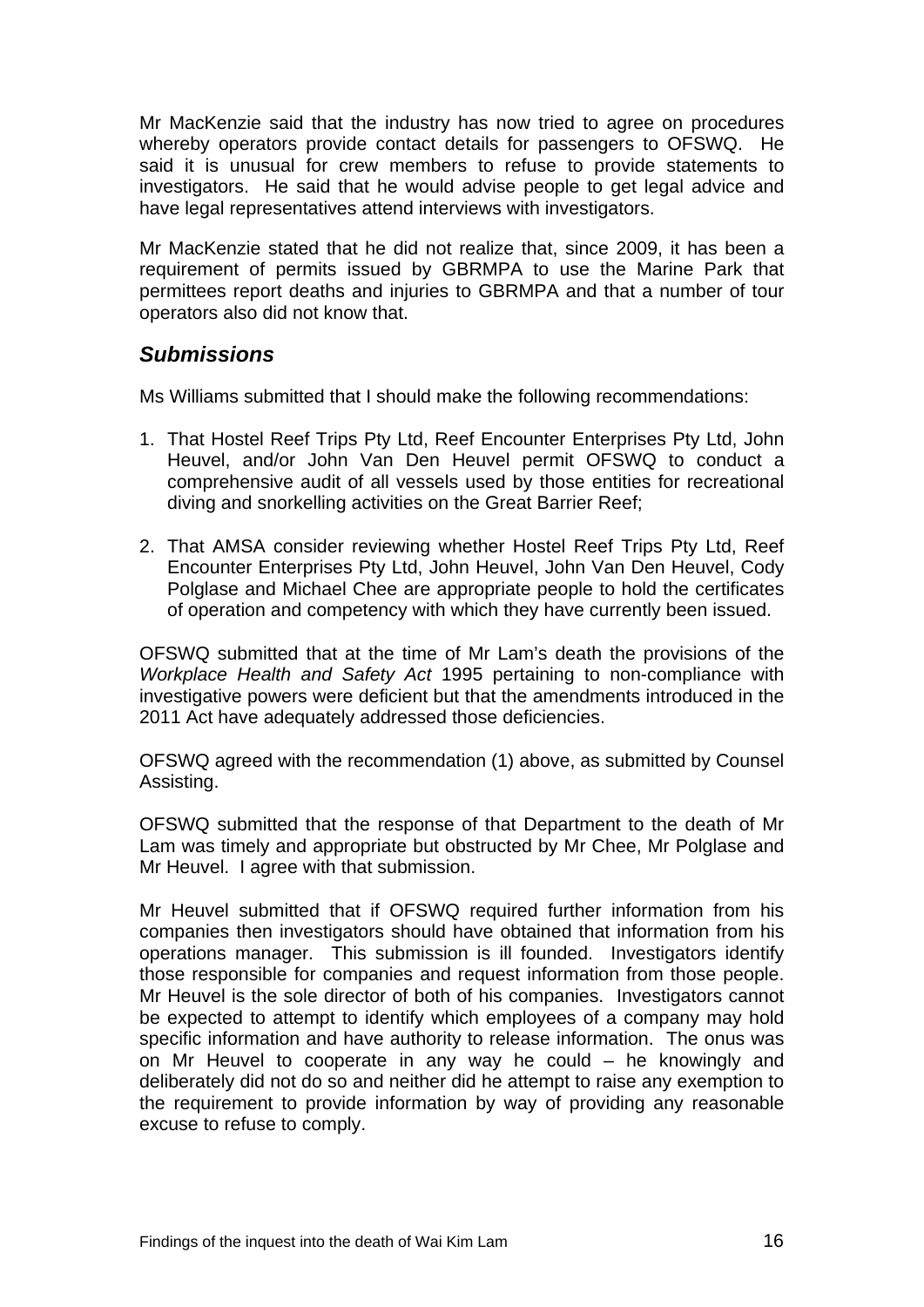In relation to the OFSWQ investigation into the death of Mr Corrigan on board one of Mr Heuvel's company's vessels in 2012, Mr Heuvel stated in submissions that he decided that QPS and OFSWQ officers did not need to speak to anyone on board the vessel when it docked at the Marina. This was not his decision to make and reveals his belief that it is up to him to decide who and what should be investigated and audited by OFSWQ and when and if such investigation will occur. Mr Heuvel stated that he does not like the OFSWQ investigators so he can't see why he should let them on his boats unless they buy a ticket like all other passengers. Again, his statement reveals his attitude of non co-operation with those responsible for monitoring the safety of his employees and his many paying passengers.

# *Comments, recommendations and findings*

# *The scope of the Coroner's inquiry and findings*

An inquest is not a trial between opposing parties but an inquiry into a death. The scope of an inquest goes beyond merely establishing the medical cause of death.

The focus is on discovering what happened; not on ascribing guilt, attributing blame or apportioning liability. The purpose is to inform the family and the public of how the death occurred and, in appropriate cases, with a view to reducing the likelihood of similar deaths.

As a result, a coroner can make preventive recommendations concerning public health or safety, the administration of justice or ways to prevent deaths from happening in similar circumstances in future.

A coroner must not include in the findings or any comments or recommendations, statements that a person is or maybe guilty of an offence or is or maybe civilly liable.

Proceedings in a coroner's court are not bound by the rules of evidence. That does not mean that any and every piece of information however unreliable will be admitted into evidence and acted upon. However, it does give a coroner greater scope to receive information that may not be admissible in other proceedings and to have regard to its origin or source when determining what weight should be given to the information.

A coroner should apply the civil standard of proof, namely the balance of probabilities. However the more significant the issue to be determined, the more serious an allegation or the more inherently unlikely an occurrence, then the clearer and more persuasive the evidence needs to be for a coroner to be sufficiently satisfied it has been proven.

If, from information obtained at an inquest or during the investigation, a coroner reasonably suspects a person has committed an offence, the coroner must give the information to the Director of Public Prosecutions in the case of an indictable offence and, in the case of any other offence, the relevant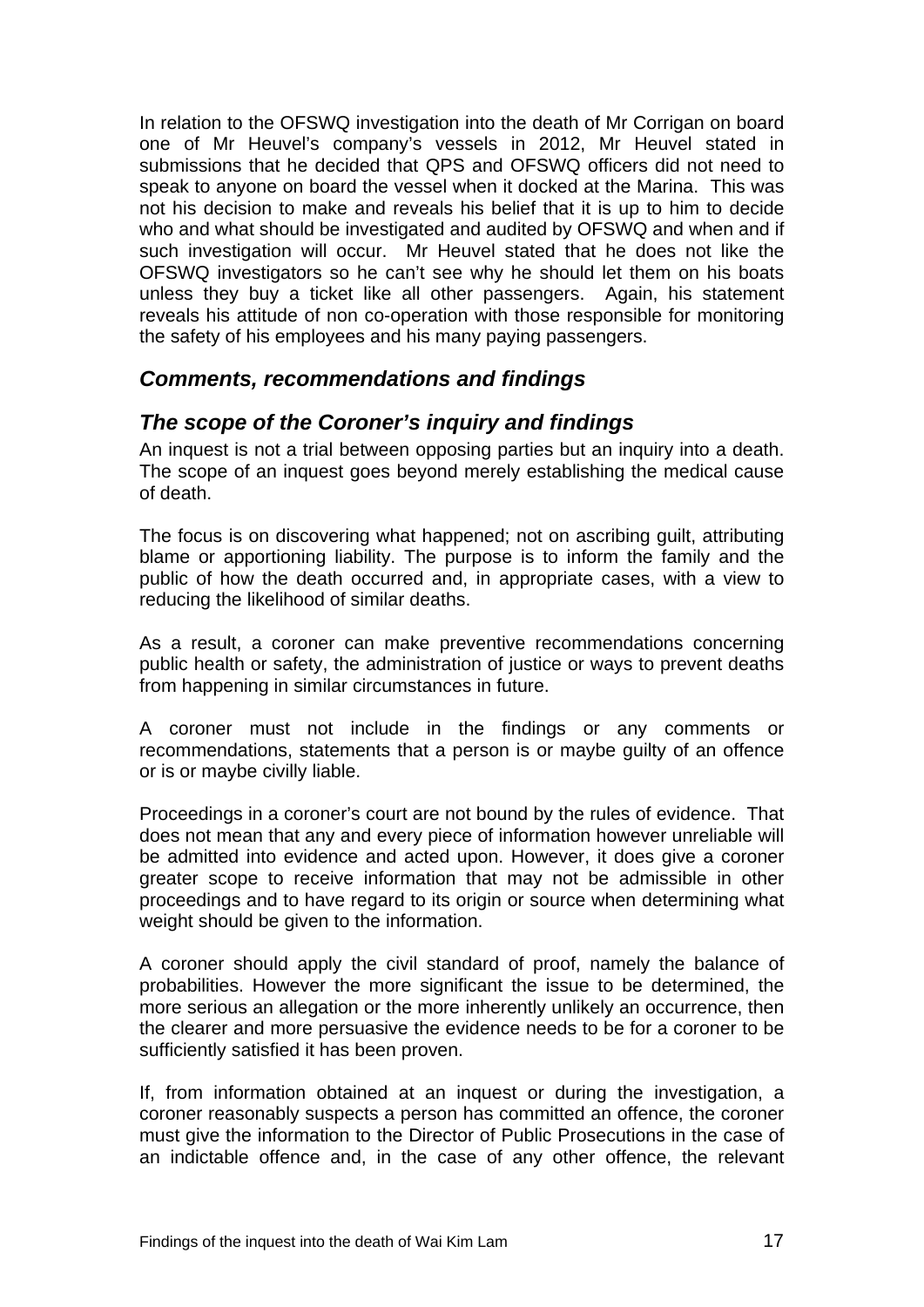department. A coroner may also refer a matter to the Criminal Misconduct Commission or a relevant disciplinary body.

### *Comments*

Mr Lam died on 24 May 2010. OFSWQ closed their investigation on 23 November 2010. At that time, OFSWQ had possession of three formal statements from passengers, a notebook statement of Dr Murti and two statements which had been volunteered to authorities. The department also had documentary evidence, including the preliminary autopsy report and some company records of Hostel Reef Trips including dive logs, emergency drill records and the oxygen and first aid qualifications of Mr Polglase, Mr Heuvel and some other crew members.

At that time OFSWQ had insufficient information to be able to determine whether there were any breaches of safety legislation or regulations on board *Reef Experience* on the day of Mr Lam's death, other than identifying that the oxygen equipment on board the vessel was faulty.

The lack of information available to OFSWQ was a direct result of the lack of cooperation of Mr Polglase, Mr Chee and Mr Heuvel.

Mr Chee and Mr Polglase both accepted in evidence that they knew that OFSWQ were seeking a statement from them. Neither could provide a reasonable explanation for why they did not provide a statement in the most serious circumstances – that is, where a passenger has died.

Mr Heuvel and his companies failed to provide all information requested.

Mr Heuvel, as the person responsible for the vessel and all that occurred on it that day, as well as being the lookout at the time of Mr Lam's death, was a person who had information which was crucial to the OFSWQ investigation.

From evidence adduced at the inquest it has been established that the crew of *Reef Experience* held appropriate diving and first aid qualifications on the day of Mr Lam's death. The vessel had an appropriate Operations Manual and safety procedures and Mr MacKenzie said that the safety procedures normally employed on the vessel were about average compared to the rest of the industry.

However, because of the lack of information provided it cannot be determined whether the safety procedures utilized on *Reef Experience* on the day of Mr Lam's death were in accordance with legislation, regulations and the Operations Manual. Although Mr Polglase and Mr Chee gave evidence at the inquest they had very little recollection of what occurred on the day in relation to procedures and safety briefings etc. Had they given statements at the time they would have provided information which may have indicated that proper procedures were followed. They were discouraged from doing so by Mr Heuvel, who was their employer, instructor and probably mentor at the time and undoubtedly had the ability to influence their decisions.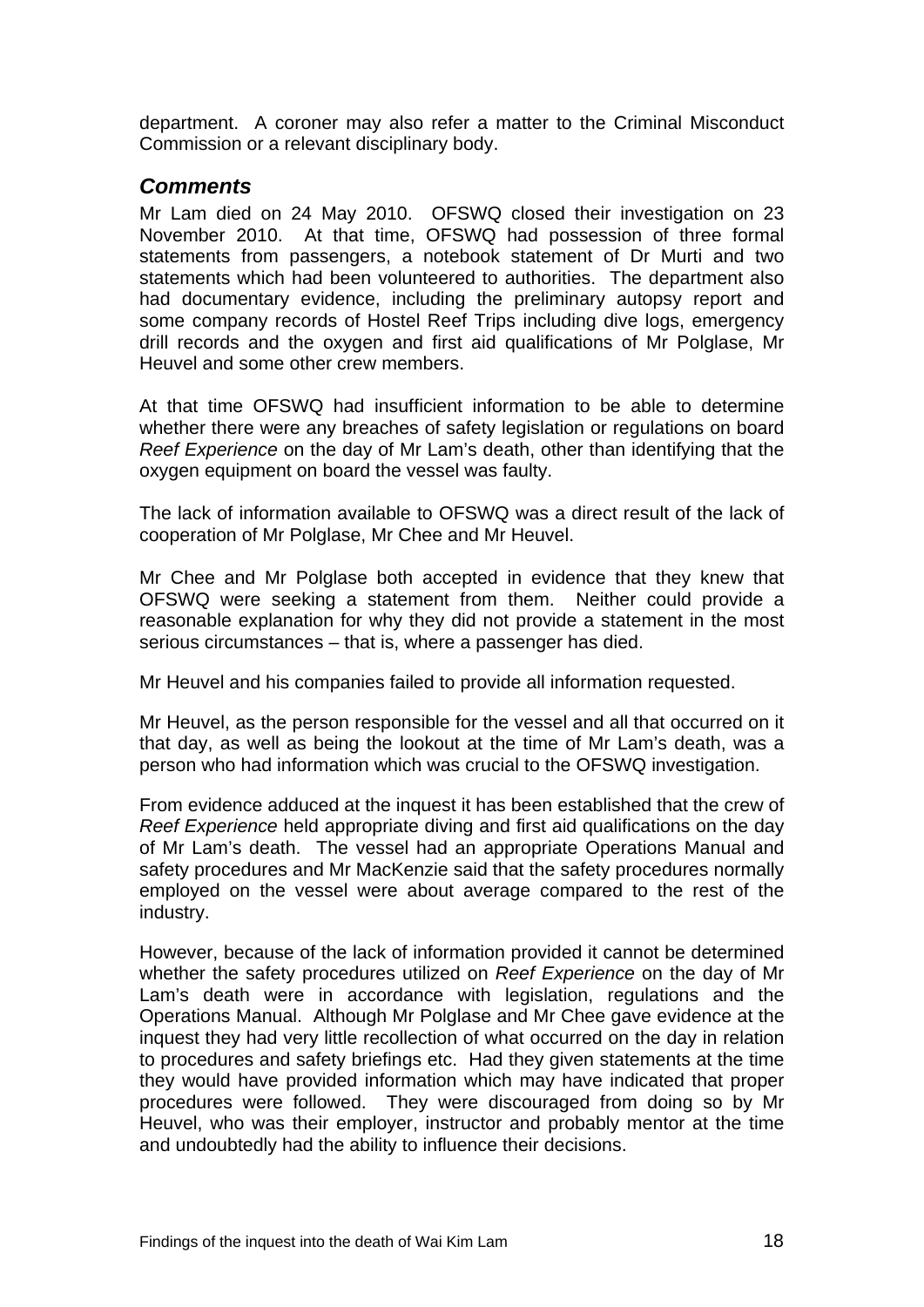Mr Heuvel put to OFSWQ investigators at the inquest that he had two sets of oxygen equipment on board the vessel and the one utilized in the CPR of Mr Lam was taken with him on the rescue chopper. Since it is clear that it was faulty such that it could not be used, this is extremely unlikely. If there were two sets it would seem reasonable that crew would have brought out the complete set so that it could be used but this was not the evidence of Dr Murti. Further, Mr Heuvel failed to provide the documentation evidencing the checks/audits carried out on the oxygen equipment, as requested by OFSWQ. If he had done so it would have revealed whether there was one or two sets on board and whether they had been properly audited and maintained.

It is clear from evidence at this inquest, including Mr Heuvel's submissions, that he does not believe that he should be subject to audits by OFSWQ and that he is uncooperative with OFSWQ inspectors. Such an attitude, in a person responsible for vessels which have taken approx 700,000 people to the reef and continue to take passengers, is unacceptable and poses a possible danger to public safety.

Snorkelling and diving on the Great Barrier Reef are activities which can be dangerous if proper safety procedures are not adhered to. It is insufficient for Mr Heuvel to declare that his boats are safe – all other operators allow their operations and vessels to be monitored and audited and cooperate with OFSWQ when there is an incident which requires investigation. There is no reason why Mr Heuvel and his companies should not provide a similar level of cooperation or why his vessels should be exempt from similar audits.

Mr Polglase was not a credible witness and did not attempt to assist the inquest. It is clear that he knew, in the days and months following the death of Mr Lam, police and OFSWQ wanted to obtain a statement from him. He had knowledge that could have assisted the investigation in that he was the person who searched for Mr Lam, found Mr Lam on the sea bed, helped to retrieve his body, provided CPR and took Mr Lam back to the Reef Experience. Mr Polglase refused to assist in the investigation in any way. At the inquest he could provide no reasonable explanation why he refused.

It is concerning that Mr Polglase is now the master of an off shore vessel and still he does not seem to understand the importance of workplace health and safety investigations and compliance with relevant provisions. When asked whether he would now cooperate with such an investigation should a death or injury occur on a vessel of which he was a master, Mr Polglase wavered in his response. One would expect a definitive positive response from a person in such a position of responsibility but he seemed unwilling to agree that he would or should provide information, stating ambiguously, 'I would deal with it accordingly'. When pressed he repeated that vague response.

As Mr Heuvel did not provide a statement or give evidence and Mr Polglase and Mr Chee had very little recollection of the events of 24 May 2010 there has been no explanation provided as to why Mr Lam was allowed to swim without a wet suit which was in contravention of the safety procedures at that time on board the vessel, why he was snorkelling in an area outside of the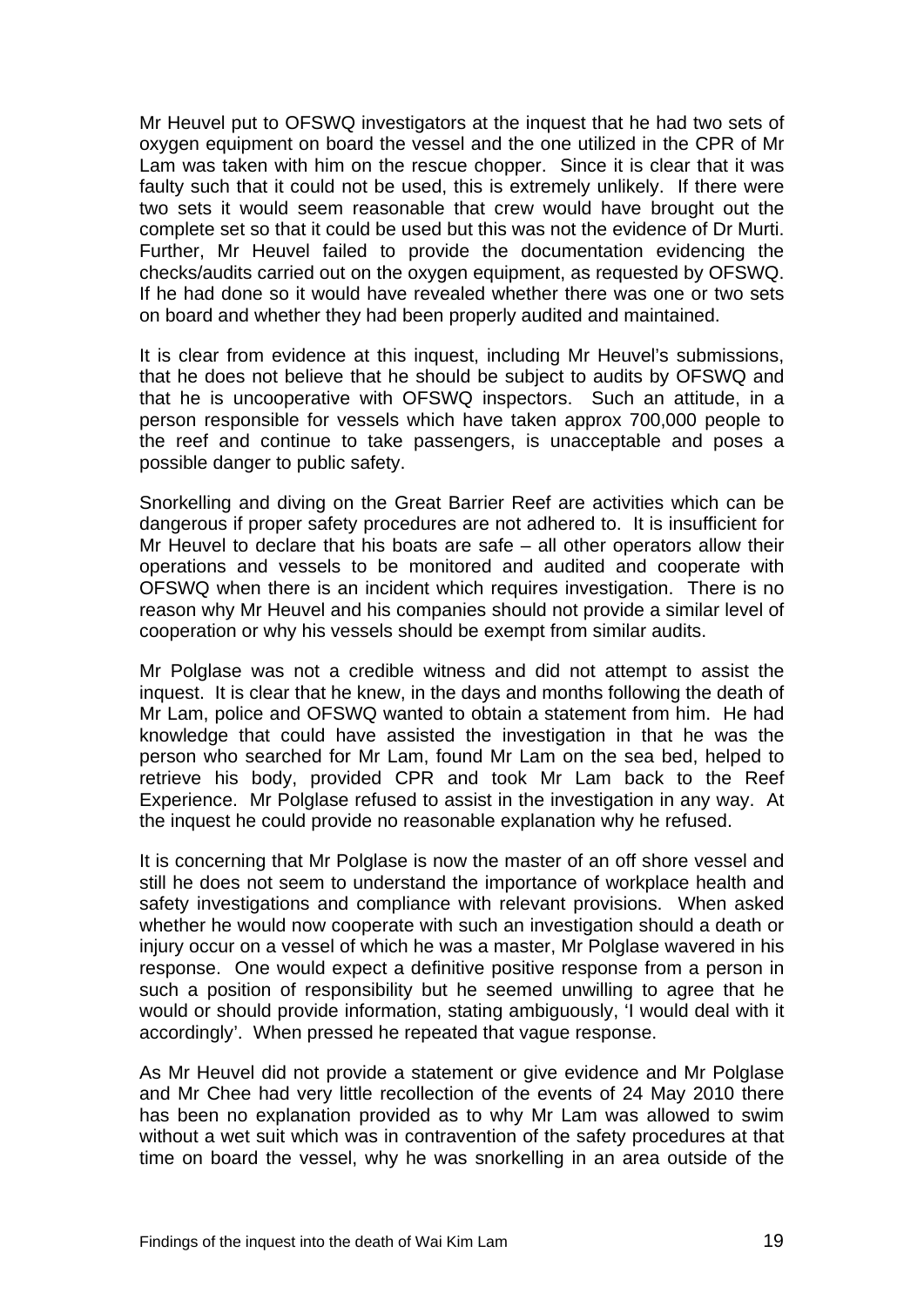designated zone and no information provided as to whether he was warned of the dangers of breath hold diving.

The evidence did reveal that Mr Heuvel, as the lookout on the day, was aware that Mr Lam was snorkelling in the area in which he was found and that he was breath hold diving. There has been no information provided as to whether, Mr Heuvel, being aware of the fact that Mr Lam was breath hold diving monitored him closely or sought to have him come back into the appropriate area around the boat.

Had Mr Heuvel, Mr Polglase and Mr Chee complied with their obligations to provide statements and information to OFSWQ in 2010 in relation to Mr Lam's death it is likely that there would have been no need for this inquest. Their lack of cooperation has resulted in the unnecessary use of public resources – both in relation to this inquest and also the many failed attempts of investigators to obtain information from them.

The question of whether appropriate safety procedures were followed on the *Reef Experience* on the day of Mr Lam's death remains unanswered.

#### *Recommendations*

I make the following recommendations:

- 1. That OFSWQ request Hostel Reef Trips Pty Ltd, Reef Encounter Enterprises Pty Ltd, John Heuvel, and/or John Van Den Heuvel permit OFSWQ inspectors to conduct a comprehensive audit of all vessels used and/or owned by those entities for recreational diving and snorkelling activities on the Great Barrier Reef and that such audit include inspectors travelling on the vessels during usual trips to the reef in order to conduct such an audit and should such a request be refused or inspectors obstructed in their audits in any way that such information be provided to AMSA and GBRMPA.
- 2. That AMSA consider reviewing whether Hostel Reef Trips Pty Ltd, Reef Encounter Enterprises Pty Ltd, John Heuvel, John Van Den Heuvel, Cody Polglase and Michael Chee are appropriate persons to hold the certificates of operation and competency which they currently hold.
- 3. That GBRMPA consider reviewing whether Hostel Reef Trips Pty Ltd and Reef Encounter Enterprises Pty Ltd are appropriate entities to hold permits allowing those entities to conduct tourist activities on the Great Barrier Reef.

#### *Findings required by section 45*

| Who the deceased person is: | Wai Kim Lam |
|-----------------------------|-------------|
| When the person died:       | 24 May 2010 |